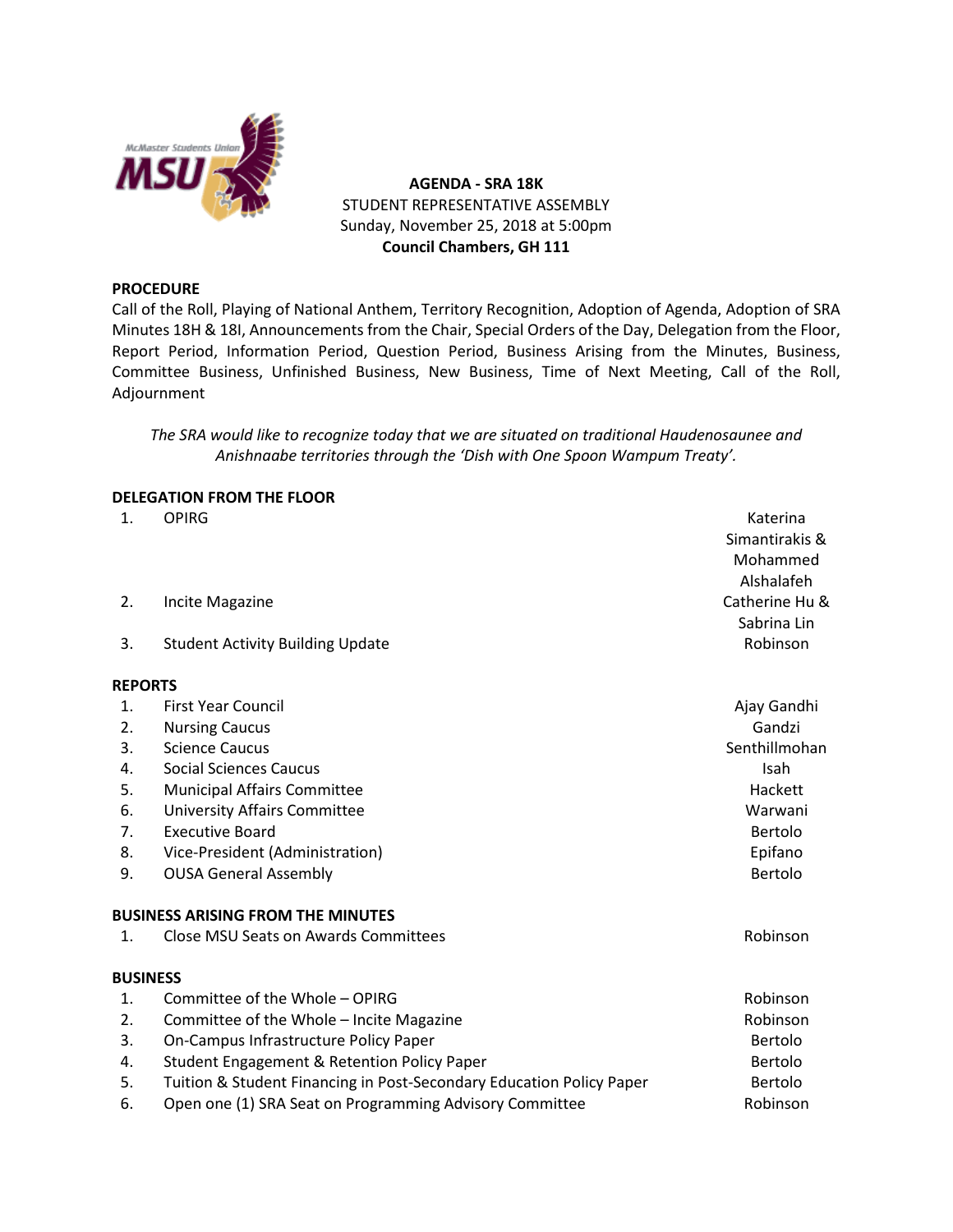7. Close one (1) SRA Seat on Programming Advisory Committee Robinson

# **MOTIONS**

- 1. **Moved** by \_\_\_\_, **seconded** by \_\_\_\_ that the Assembly close nominations for MSU members to the following award committees:
	- $\blacksquare$  Honour M (1)
	- Rudy Heinzl Award of Excellence (1)
	- **MSU Merit Scholarship (1)**
	- **J.** Lynn Watson (1)
	- **MSU Spirit (1)**
- 2. **Moved** by Robinson, **seconded** by \_\_\_\_ that the Assembly move into Committee of the Whole to discuss the OPIRG presentation.
- 3. **Moved** by Robinson, **seconded** by \_\_\_\_ that the Assembly move into Committee of the Whole to discuss the Incite Magazine presentation.
- 4. **Moved** by Bertolo, **seconded** by \_\_\_\_ that the Assembly adopts the On-Campus Infrastructure Policy Paper, as circulated.
- 5. **Moved** by Bertolo, **seconded** by \_\_\_\_ that the Assembly adopts the Student Engagement & Retention Policy Paper, as circulated.
- 6. **Moved** by Bertolo, **seconded** by \_\_\_\_ that the Assembly adopts the Tuition & Student Financing in Post-Secondary Education Policy Paper, as circulated.
- 7. **Moved** by Robinson, **seconded** by \_\_\_\_ that the Assembly open one (1) SRA seat on the Programming Advisory Committee.
- 8. **Moved** by Robinson, **seconded** by \_\_\_\_ that the Assembly close one (1) SRA seat on the Programming Advisory Committee.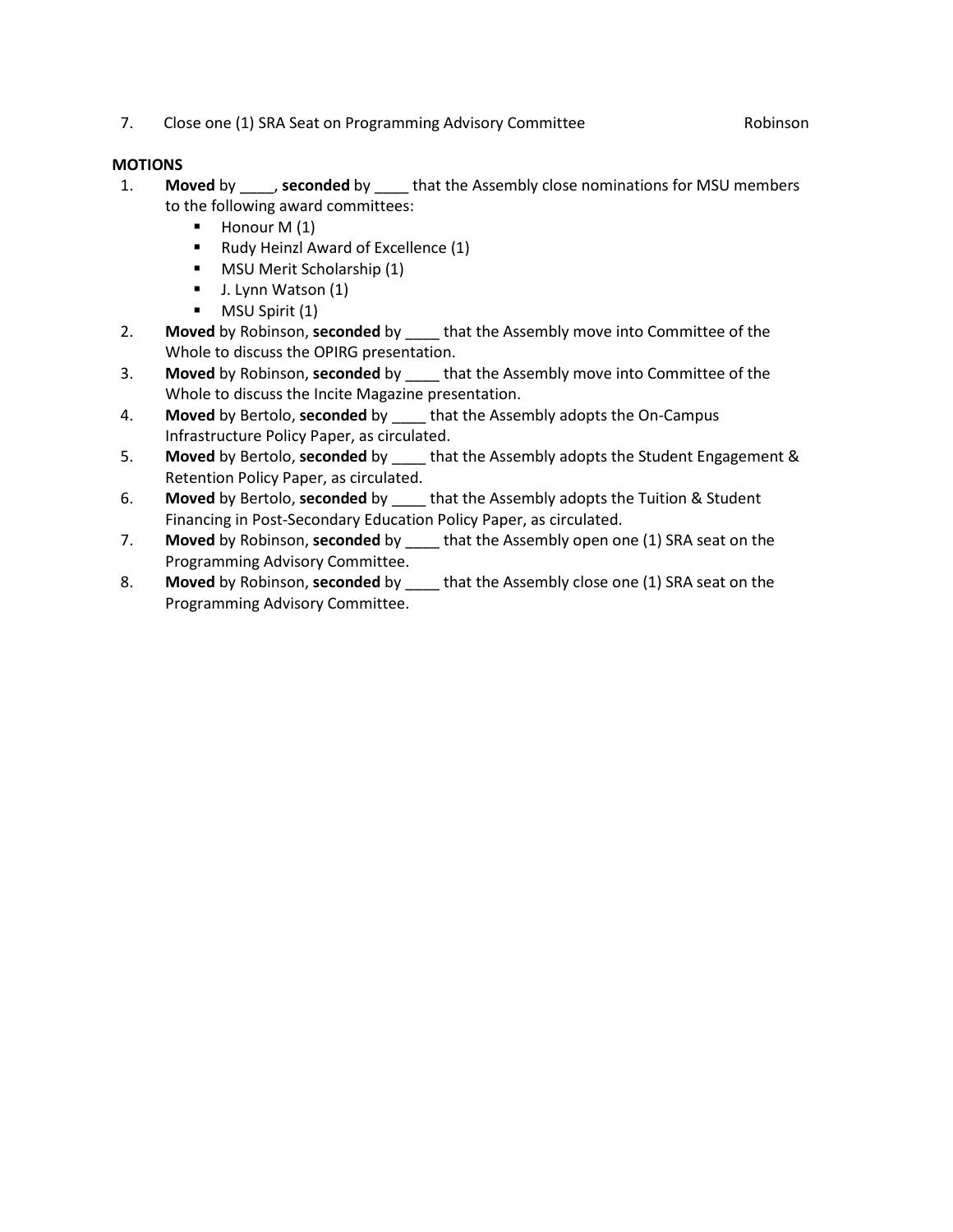

#### **Called to Order at 5:00pm**

| <b>CALL OF THE ROLL</b> |                                                                                                                                                                                                                                                                           |
|-------------------------|---------------------------------------------------------------------------------------------------------------------------------------------------------------------------------------------------------------------------------------------------------------------------|
| Present                 | Anderson, Arbess, Benzon, Bertolo, Dominguez Florean, Emmanuel, Epifano, Farah,<br>Gandzi, Hackett, Ibrahim, Isha, Lee, MacLean, Oketch, Reddy, Reesor, Robinson,<br>Roshan, Salciccioli, Senthillmohan, Shingleton-Smith, N. Singh, Sykes, Trejpal, Villasis,<br>Warwani |
| <b>Absent Excused:</b>  |                                                                                                                                                                                                                                                                           |
| Absent                  | Ahmed, Bonk, Epirity, Irfan, Kumaran, S. Singh                                                                                                                                                                                                                            |
| Late                    | Bishara, Grewal                                                                                                                                                                                                                                                           |
| <b>Others Present:</b>  | Sahil Karnani (MSU Member), Catherine Hu (Incite Magazine), Sabrina Lin (Incite<br>Magazine), Kojo Damptey (OPIRG), Katerina Simantirakis (OPIRG), Mohammed<br>Aishalalfeh (OPIEG), Ajay Gandhi (FYC Chair), Aisha Sallad (MSU Member), V. Scott<br>(Recording Secretary) |
| Chair                   | Elizabeth Wong                                                                                                                                                                                                                                                            |

**Student Representative Assembly Meeting 18K Sunday, November 25, 2018 at 5:00pm Council Chambers, GH111**

#### **TERRITORY RECOGNITION**

**• The SRA would like to recognize today that we are situated on traditional Haudenosaunee and** Anishnaabe territories through the 'Dish with One Spoon Wampum Treaty'.

#### **ADOPTION OF AGENDA**

**Moved** by Warwani, **seconded** by Sykes to adopt the agenda, as presented.

#### **Amendment**

**Moved** by Shingleton-Smith, **seconded** by Sykes that the Assembly add CASE Report to Report Period.

#### **Passes Unanimously**

#### **Vote to Adopt Agenda**

**Moved** by Warwani, **seconded** by Sykes to adopt the agenda, as amended.

#### **Passes Unanimously**

#### **ADOPT MINUTES**

**Moved** by Robinson, **seconded** by Shingleton-Smith to adopt minutes from SRA meetings 18H – October 14, 2018, and 18I – October 28, 2018, as circulated.

#### **Passes Unanimously**

#### **ANNOUNCEMENTS FROM THE CHAIR**

■ The Speaker asked that those at the back please sign the observer's list. The Speaker asked everyone to please clean up after themselves. They reminded the Assembly that if they were planning on being absent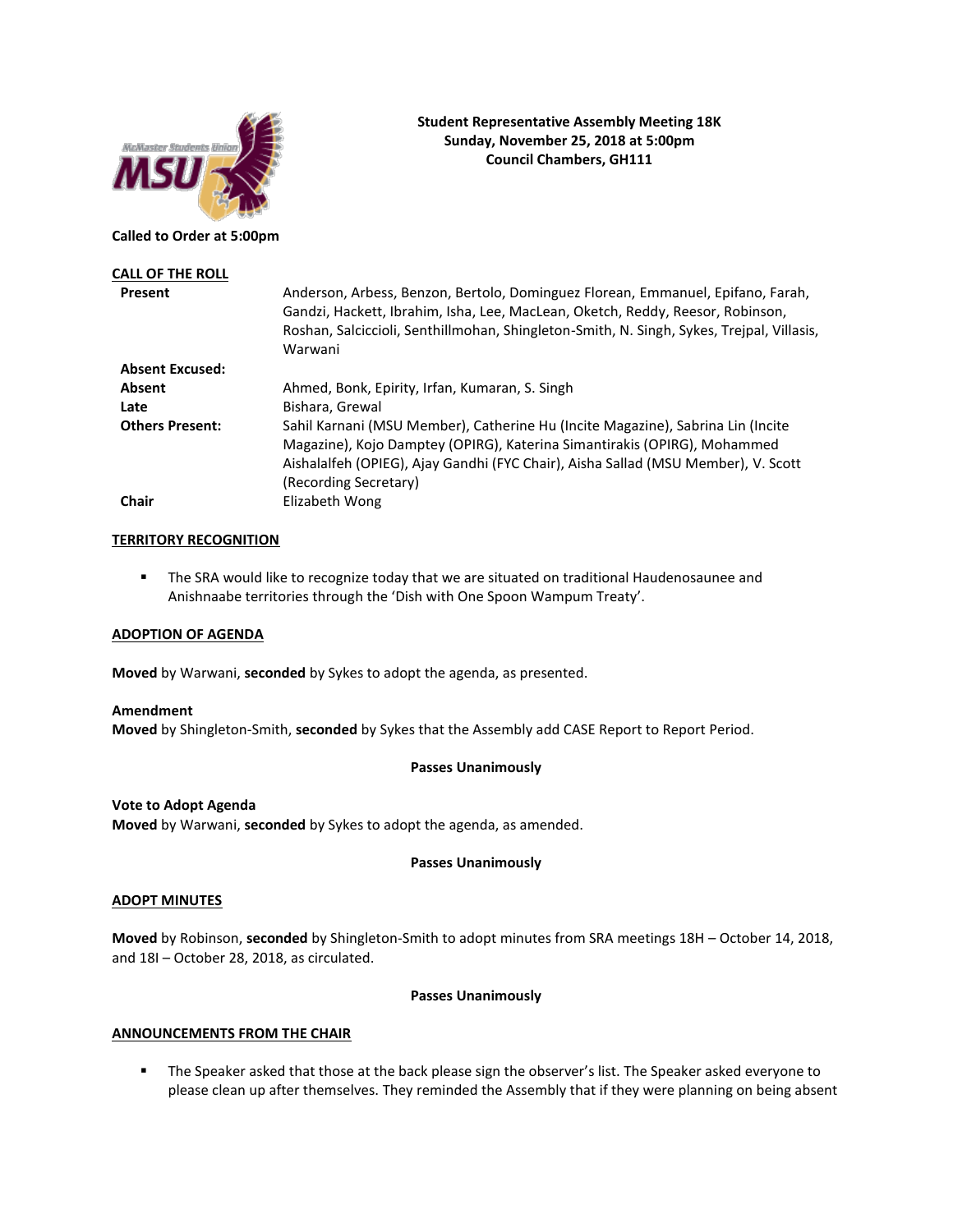to please send an email so that it could be documented properly, and to try and get here earlier than five minutes before the meeting starts.

#### **DELEGATION FROM THE FLOOR**

#### **Set Parameters**

**Moved** by Robinson, **seconded** by Anderson to set parameters for Delegation from the Floor numbers 1 and 2 to be 15 minutes for presentation, and 10 minutes for questions.

#### **Passes Unanimously**

**Moved** by Robinson, **seconded** by Shingleton-Smith to set parameters for Delegation from the Floor number 3 to be 23 minutes for presentation, and 10 minutes for questions.

#### **Passes Unanimously**

#### **1. OPIRG – Katerina Simantirakis, Mohammed Alshalafeh, and Kojo Damptey presented**

■ OPIRG summarized their presentation.

#### **Questions**

- Arbess thanked everyone for coming out and stated that the presentation was excellent. Arbess stated that it was amazing how OPIRG adapted to the recent fee cut. Arbess asked about the 'other programming' budget line being \$13,000 and why it wasn't listed out. Alshalafeh responded that it was listed on the budget sheet but there were too many items to fully list, but it includes collaborations with other organizations.
- Hackett asked how many paid student positions did OPIRG have. Alshalafeh responded that due to the budget cuts they didn't have any, but over the summer they had two.
- Gandzi asked why the report is saying that they're carrying over \$20,000 but losing \$1,000. Alshalafeh responded that it was their contingency plan and that they had to reduce staff hours and may have to dip into it.
- Farah asked how the relationship was and collaborating with other Indigenous groups on campus. Alshalafeh responded that they usually work with MISCA, and the work will happen through them, but it wasn't restricted to that. Alshalafeh added that there was consistent support for the Indigenous community. Damptey added that historically OPIRG only supported those reconigzed by Indigenous Studies, and they still have connections with that program and continue to have connections through staff.
- Robinson asked for the group to speak to 'making connections week'. Alshalafeh responded that it used to be called 'alternative welcome week'. It's just for students to get involved and connecting with other groups.
- Roshan asked when the part-time student positions open, and where can students find the job applications. Alshalafeh responded that there used to be opportunities to work with OPIRG through work study, but since funding has been cut OPIRG doesn't offer the position. They added they weren't sure if there will be anything. Simantirakis stated that summer jobs are advertised on OPIRG's website and other social media.

#### **2. Incite Magazine – Catherine Hu & Sabrina Lin presented**

■ Hu & Lin summarized the presentation.

#### **Questions**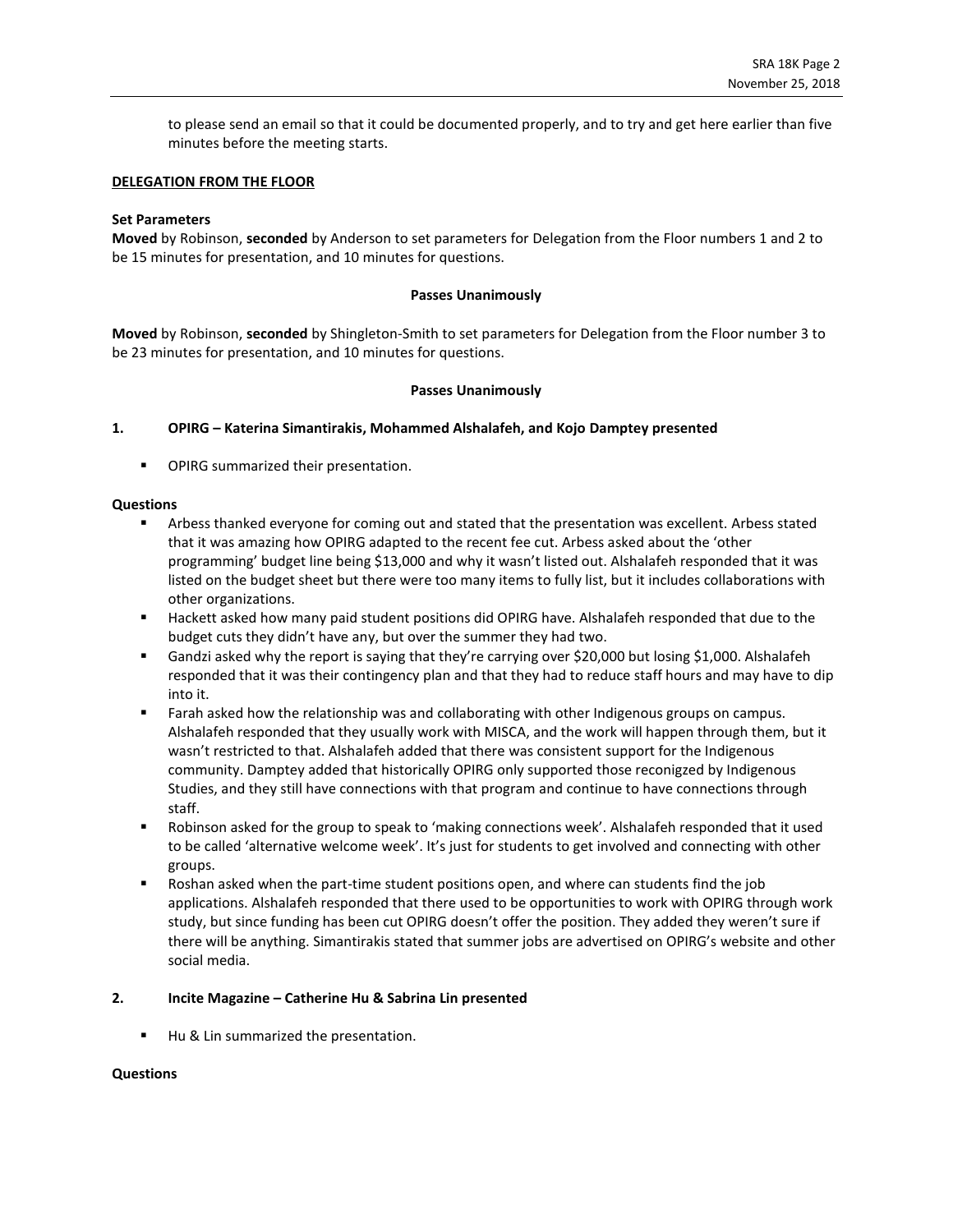- Hackett thanked the group for their presentation. They asked if Incite had thought about printing copies based on who was interested in the magazine itself instead of printing 1,000 and leaving them across campus. Lin responded that it was an interesting idea. Hu stated that making it more available on campus would be more open and accessible.
- Sykes asked what benefits Incite sees in print copies instead of electronic. Hu responded that they do have an electronic archive online for those who get the physical copy, but not every student goes to the website. They stated that having the magazines on the stands provides an opportunity for students to value the arts and students in arts.
- Lee asked if \$7,500 was the total amount projected per issue pre-tax. Lin responded that it was. They added that they had an unprecedented amount of submissions this term, and it was a large volume so the group cut down on the number of copies printed. Hu stated that the amount fluctuates each issue.
- Roshan asked how Incite was using the money effectively. Hu responded that the amount per issue was based on the average form previous years, and if they have a larger issue then the group publishes less copies so that they can continue with the practise of accepting every submission for each issue. Hu added that with budgeting their events will be more expensive as they can no longer host them at the art museum for free.
- Florean stated that the budget lists that the group received \$23,000 but spending \$25,000. Florean asked for the group to account for that. Hu stated that it was money not used in previous years.
- Oketch asked how students could get involved. Hu responded that they generally hire the exec in the summer, and the editorial board in the spring. They explained that they do have one set time in the year for students to get involved, but contributions to issues can happen at any time.
- Shingleton-Smith asked how long it takes for all issues to be picked up by students. Hu responded that they don't monitor their stands from week to week, but whenever the next issues go out the older ones are gone.
- Isah asked if the group had thought of moving towards and online platform. Hu responded that they already have an online platform, but they could promote it more.

**Moved** by Sykes, **seconded** by Lee to exhaust the Speaker's List.

#### **In Favour: 28 Opposed: 0 Abstentions: 1 Abstained: Oketch Motion Passes**

- Anderson stated that it doesn't seem as though the group has anyone dedicated to finance and budgeting. Anderson asked if the group thought that this was an important role to have. Hu responded that the editorial board collectively oversees the budget. They added that this was something they would be open to.
- **•** Sykes asked if the group through of becoming a club to have those MSU benefits, such as room bookings. Lin stated that this was something the group was thinking about this year. Hu responded that they would be open to it.
- Lee asked if the group had looked into the possibility of advertising to get revenue. Hu responded that they had thought about it, but it all comes back to the core values they have for the magazine which was no advertising.
- Florean asked what steps the group would be taking to be more financially transparent, currently the budget doesn't emphasize the spending. Lin responded that this was something important to address, and that they could create an infographic. Hu responded that they were currently in the process of developing an FAQ and that would help give more information.
- Roshan asked how the group acquired the \$15,000 surplus. Lin responded that they weren't sure, as funding comes in after they acquire the money. Hu added that they normally get their funds at the end of their year instead of the start.

#### **3. Student Activity Building Update – Robinson presented**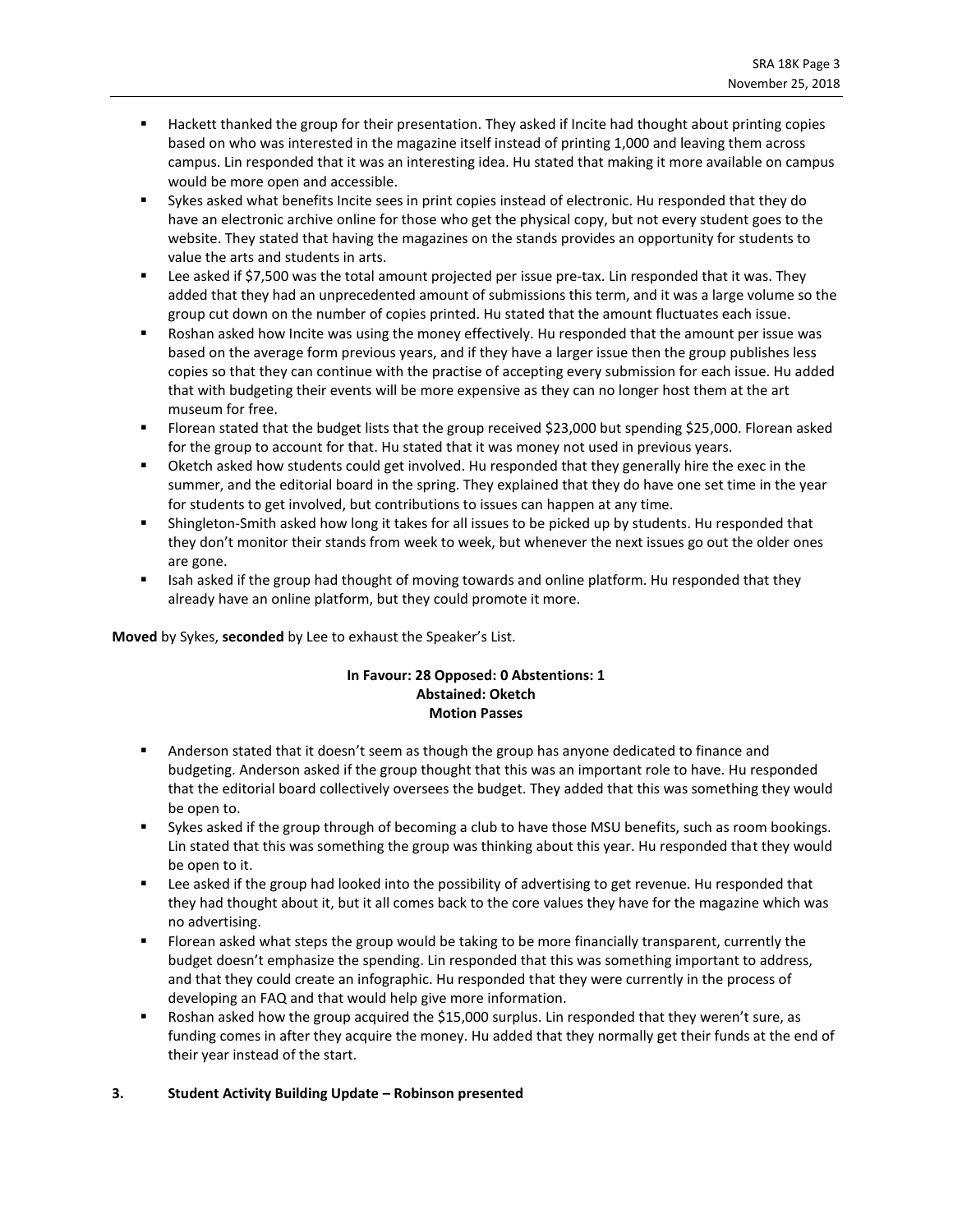■ Robinson summarized the presentation.

#### **Questions**

- Senthillmohan asked if there was a washing area for non-binary students. Robinson responded that there wasn't for prayer cleansing, but that those students could use the first or fourth floor.
- Anderson asked why there wasn't a washroom on the second floor. Robinson stated that there was a massive bathroom bank connected to DBAC and they will have an agreement with Ath and Rec to have the doors open to the washrooms when DBAC was closed.
- Senthillmohan asked why the washrooms were gendered. Robinson responded that it was a recommendation from Interfaith Council.
- **EXECO ADMORT ASKED ROBINSON IS ADMORT ASKED FOR ASKED FOR THE INTER FOR THE SET IS READLED FOR THE SET IS READLED FOR THE SET IS ADMONDED FOR THE SET IS ADMONDED FOR THE SET IS ADMONDED FOR THE SET IS ADMONDED FOR THE SET** made. Robinson stated that they would ask.

#### **REPORT PERIOD**

#### **1. First Year Council – Ajay Gandhi presented**

■ Gandhi summarized the report.

#### **2. Nursing Caucus – Gandzi presented**

■ Gandzi summarized the report.

#### **3. Science Caucus – MacLean presented**

■ MacLean summarized the report.

#### **4. Social Sciences Caucus – Isah presented**

■ Isah summarized the report.

#### **5. Municipal Affairs Committee – Hackett presented**

■ Hackett summarized the report.

#### **Questions**

- Sykes asked why SCSN wasn't involved the event that was put on. Hackett responded that there was a communication error and that SCSN wasn't able to help out at that time. Hackett stated that they do have plans for second semester for something else.
- Florean asked about the landlord rating system and where it was. Hackett responded that they had sent an email to the SRA to go online to rate student houses but will send the link again. They stated that they didn't want the system to be public year because the team was still tweaking things before release.
- Florean asked if they will be connecting with SOCS for promoting the landlord rating system. Hackett responded that they met with Res Life and OCRC to see what could be done.
- Anderson asked if they though of collaborating with International Student Services as they use off-campus housing. Hackett responded that they haven't thought about it yet because they are still on the backend of working out the legal items. They stated that they will be making international students aware of it.
- Florean asked if they were outsourcing the website and paying any fees. Hackett responded that they would not be paying fees, and that the owner of the website has run this system at different schools. Hackett stated that every website needs revenue, and while they weren't sure where it was coming from they have been assured that the MSU would not be paying for the website.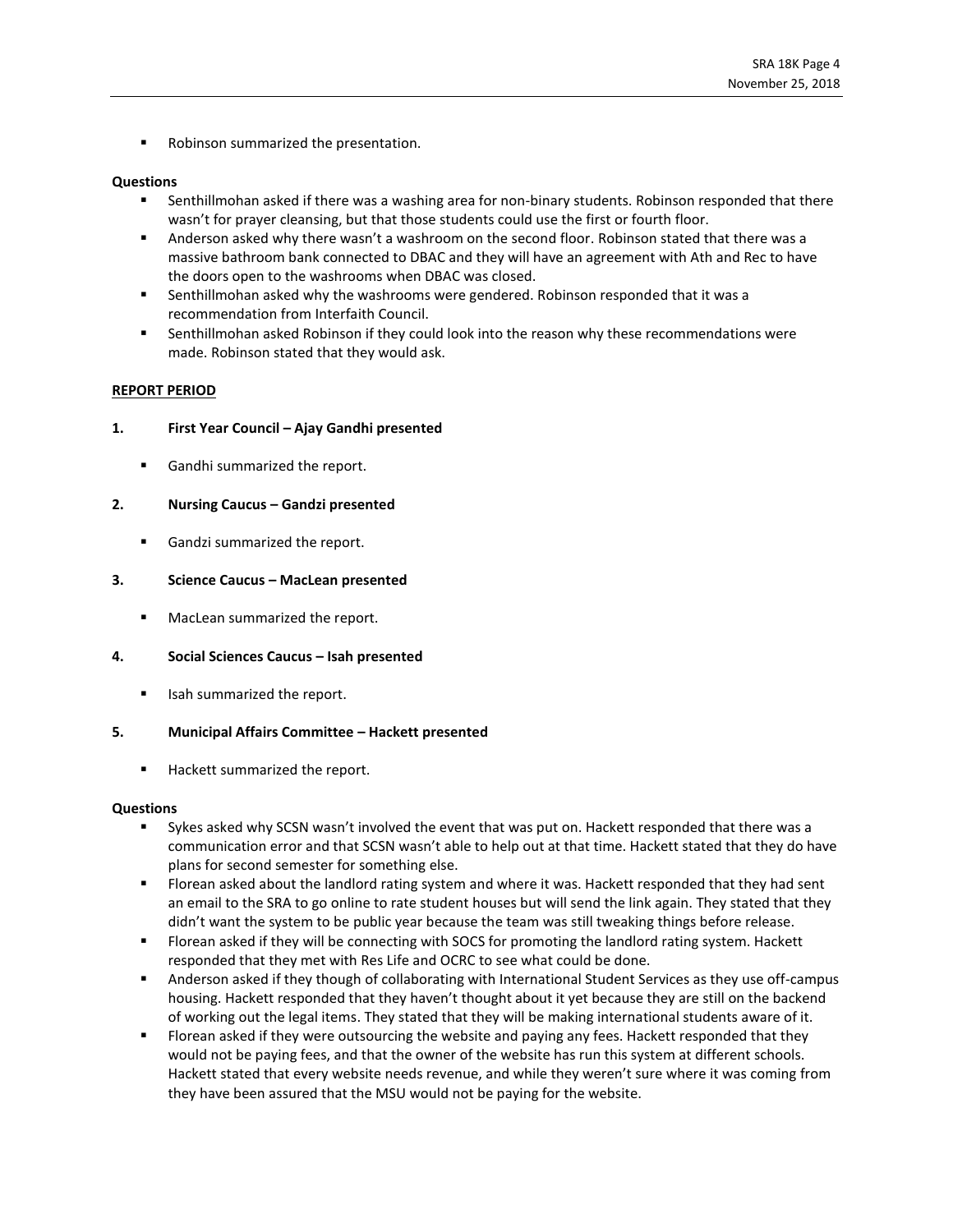**■** Florean asked if there was any way landlords could look at the reviews and go against them. Hackett responded that landlords can go into the site and put their own reviews, but when reviews are left they will be screened. They stated that the goal was that they get enough people to leave reviews on that that a landlord's review wouldn't sway anyone.

#### **6. University Affairs Committee - Warwani presented**

■ Warwani summarized the report.

**Moved** by Anderson, **seconded** by Robinson that the Assembly recess for 10 minutes.

#### **Passes Unanimously**

#### **Recessed at 7:03pm Called back to Order 7:14pm**

#### **CALL OF THE ROLL**

| <b>Present</b>                                                     | Anderson, Arbess, Benzon, Bertolo, Dominguez Florean, Emmanuel, Epifano, Farah,           |  |
|--------------------------------------------------------------------|-------------------------------------------------------------------------------------------|--|
|                                                                    | Gandzi, Grewal, Hackett, Ibrahim, Isha, Lee, MacLean, Oketch, Reddy, Reesor, Robinson,    |  |
|                                                                    | Roshan, Salciccioli, Senthillmohan, Shingleton-Smith, N. Singh, Sykes, Trejpal, Villasis, |  |
|                                                                    | Warwani                                                                                   |  |
| <b>Absent Excused:</b><br>Salciccioli                              |                                                                                           |  |
| Ahmed, Bonk, Espiritu, Irfan, Kumaran, S. Singh, Warwani<br>Absent |                                                                                           |  |
| Late                                                               | Bishara                                                                                   |  |
| <b>Others Present:</b>                                             | Sahil Karnani (MSU Member), Ajay Gandhi (FYC Chair), Aisha Sallad (MSU Member), V.        |  |
|                                                                    | Scott (Recording Secretary)                                                               |  |
| <b>Chair</b>                                                       | Elizabeth Wong                                                                            |  |

#### **7. Executive Board – Bertolo presented**

■ Bertolo summarized the report.

#### **8. Vice-President (Administration) – Epifano presented**

**Epifano summarized the report.** 

#### **Questions**

- **■** Florean asked how they would be managing looking at job descriptions and wage reviews as it would be a huge undertaking. Epifano responded that they wouldn't be going through all of them, but that the Operations Coordinator, General Manager, and they will be coming up with a process of what going through the job descriptions would look like.
- Florean stated that Epifano was going a really good job and thanked them. Florean asked Epifano if there was still money for the Committee Room renovation allocation after furniture expenses. Epifano responded that there was still money leftover.

#### **9. OUSA General Assembly – Bertolo presented**

■ Bertolo summarized the report.

#### **10. CASE Committee – Shingleton-Smith presented**

**■** Shingleton-Smith summarized the report.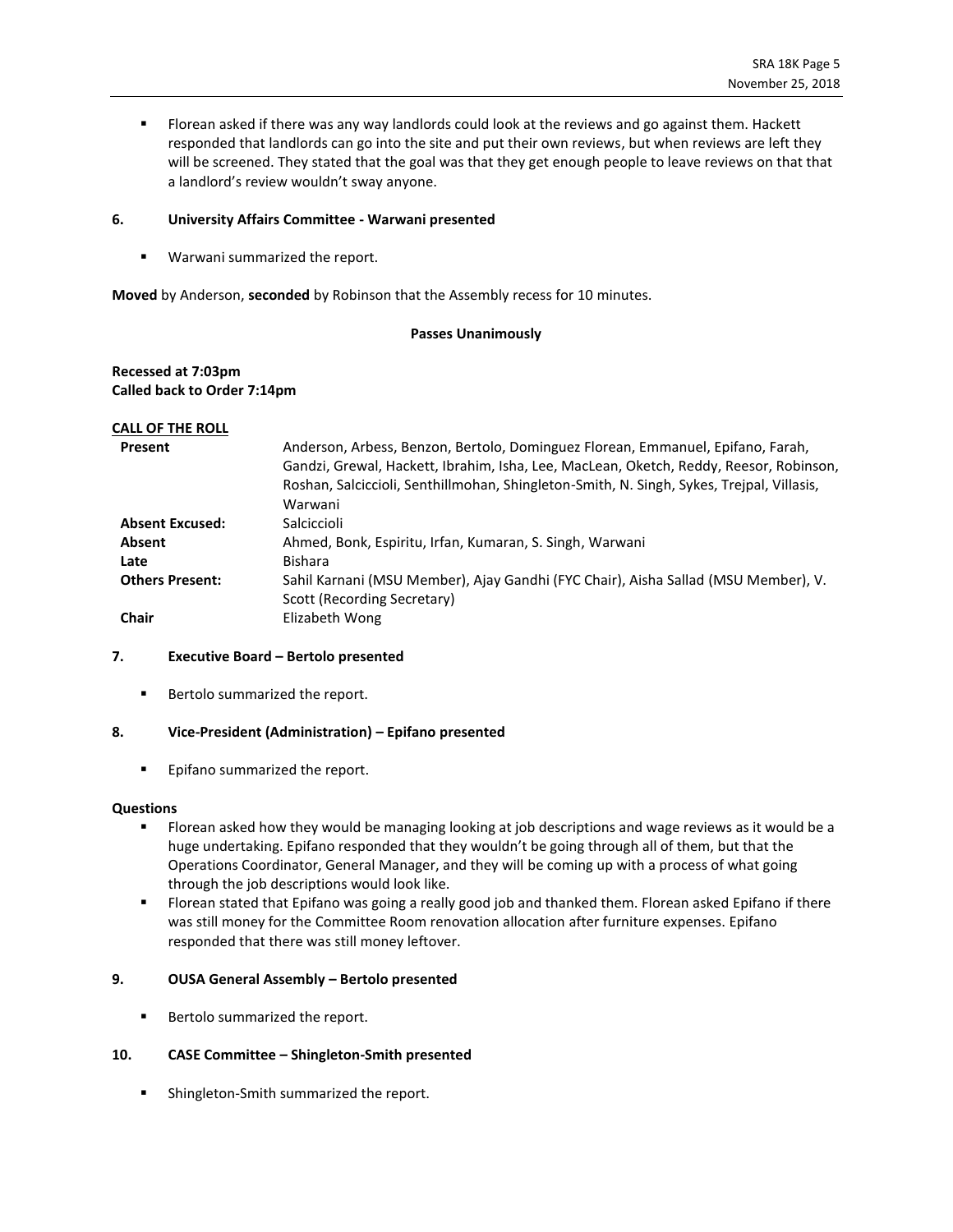#### **INFORMATION PERIOD**

- Sykes reported that they have been working on a project to get students who are internship voting rights. They explained that these students would be coming back the following year and would be dealing with the results, and that they were currently going through the consulting process by speaking with the Administrative Services Coordinator, the Internal Governance Committee, and Elections.
- **•** The Speaker announced that the Elections Department was looking for Assembly members who would be interested in participating in highlight reels for SRA General Election promo.
- Bertolo reported that they will be submitting a formal report on the OUSA LobbyCon at the next meeting, but that meetings were split up amongst all OUSA schools and they advocated on tuition and OSAP.

#### **QUESTION PERIOD**

No questions were asked.

#### **BUSINESS ARISING FROM THE MINUTES**

#### **1. Close MSU Seats on Awards Committees**

**Moved** by Anderson, **seconded** by Hackett that the Assembly close nominations for MSU members to the following award committees:

- Honour M (1)
- Rudy Heinzl Award of Excellence (1)
- MSU Merit Scholarship (1)
- J. Lynn Watson (1)
- MSU Spirit (1)

#### **Nominations**

- Epifano nominated Aisha Sallad for the J. Lynn Watson Award Committee accepted
- **■** Sahil \*get from Elizabeth previously nominated for Honour M Award Committee accepted
- Farah nominated Ryan Da Silva for the Rudy Heinzl Award Committee accepted

#### **Amendment**

**Moved** by Hackett, **seconded** by Anderson to amend the motion to read: "**Moved** by Anderson, **seconded** by Hackett that the Assembly close nominations for MSU members to the following award committees:

- $\blacksquare$  Honour M (1)
- Rudy Heinzl Award of Excellence (1)
- J. Lynn Watson (1)"
- Hackett stated that they should strike the MSU Merit and Spirit Award Committee nominations to the next meeting as no one was here.

#### **Vote on Amendment**

#### **Passes Unanimously**

#### **Vote on Motion**

**Moved** by Anderson, **seconded** by Hackett that the Assembly close nominations for MSU members to the following award committees:

- $\blacksquare$  Honour M (1)
- Rudy Heinzl Award of Excellence (1)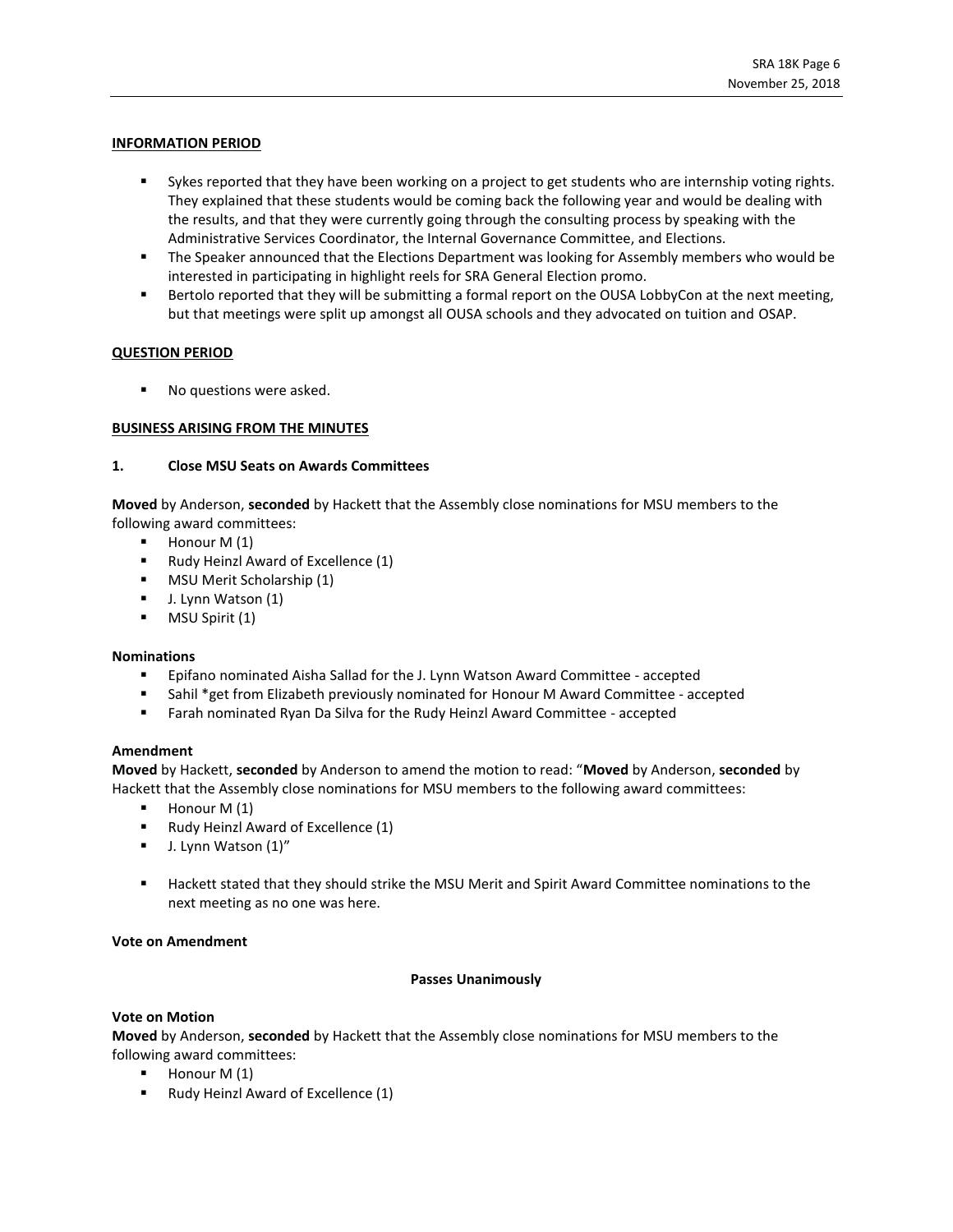▪ J. Lynn Watson (1)

#### **Passes Unanimously**

- **•** The following won the MSU Seats on the following Committees by acclamation:
	- o Aisha Sallad J. Lynn Watson
	- o Sahil Honour M
	- o Ryan Da Silva Rudy Heinzl

#### **BUSINESS**

#### **1. Committee of the Whole – OPIRG**

**Moved** by Robinson, **seconded** by Sykes that the Assembly move into Committee of the Whole to discuss the OPIRG presentation.

#### **Passes Unanimously**

**Moved** by Robinson, **seconded** by Sykes that the Assembly move out of Committee of the Whole and to Rise and Report.

#### **Passes Unanimously**

#### **Rise and Report**

■ Robinson reported that the Assembly discussed OPIRG's presentation and that they were impressed with OPIRG's financial transparency and flexibility, and the introduction of the online opt-out and promotions. Robinson added that the Assembly also discussed the changes to the student positions and would like for OPIRG to look into more opportunities for paid student positions.

#### **2. Committee of the Whole – Incite Magazine**

**Moved** by Robinson, **seconded** by Sykes that the Assembly move into Committee of the Whole to discuss the Incite Magazine presentation.

#### **Passes Unanimously**

**Moved** by Robinson, **seconded** by Senthillmohan that the Assembly move out of Committee of the Whole and to Rise and Report.

#### **Passes Unanimously**

#### **Rise and Report**

■ Robinson reported that the Assembly discussed Incite's presentation and that they felt that the budget was too vague and that there was a lack of consistency of information of where they were spending their money. Robinson reported that the Assembly recommended to create a role in the executive structure to be VP Finance or Treasurer to focus on the finances. The Assembly also discussed promotions and how they would like to see it be modernized and not just use Facebook.

#### **3. On-Campus Infrastructure Policy Paper**

**Moved** by Bertolo, **seconded** by Gandzi that the Assembly adopts the On-Campus Infrastructure Policy Paper, as circulated.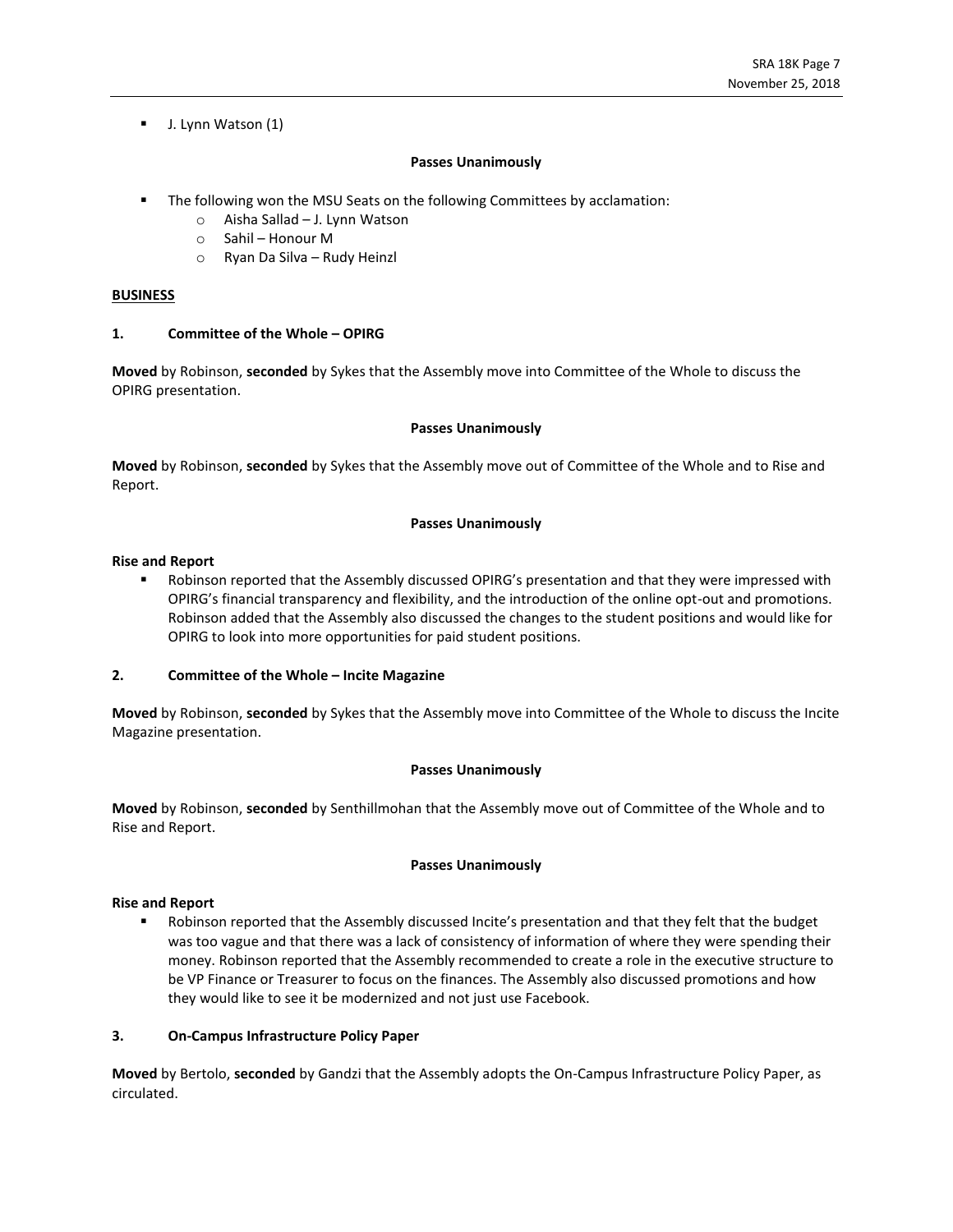■ Bertolo went over the memo with the Assembly.

#### **Vote on Motion**

#### **Passes Unanimously**

#### **4. Student Engagement & Retention Policy Paper**

**Moved** by Bertolo, **seconded** by Gandzi that the Assembly adopts the Student Engagement & Retention Policy Paper, as circulated.

- Bertolo went over the memo with the Assembly.
- Gandzi stated that they worked on this paper and that it was very hard to write, but well researched.

#### **Vote on Motion**

#### **Passes Unanimously**

#### **5. Tuition & Student Financing in Post-Secondary Education Policy Paper**

**Moved** by Bertolo, **seconded** by Gandzi that the Assembly adopts the Tuition & Student Financing in Post-Secondary Education Policy Paper, as circulated.

■ Bertolo went over the memo with the Assembly.

#### **Vote on Motion**

#### **Passes Unanimously**

#### **6. Open one (1) SRA seat on Programming Advisory Committee**

**Moved** by Robinson, **seconded** by Hackett that the Assembly open one (1) SRA seat on the Programming Advisory Committee.

Robinson went over the Committee's duties.

#### **Vote on Motion**

#### **Passes Unanimously**

#### **7. Close one (1) SRA seat on Programming Advisory Committee**

**Moved** by Robinson, **seconded** by Hackett that the Assembly close one (1) SRA seat on the Programming Advisory Committee.

#### **Nominations**

■ Sykes nominated MacLean – accepted

#### **Vote on Motion**

#### **Passes Unanimously**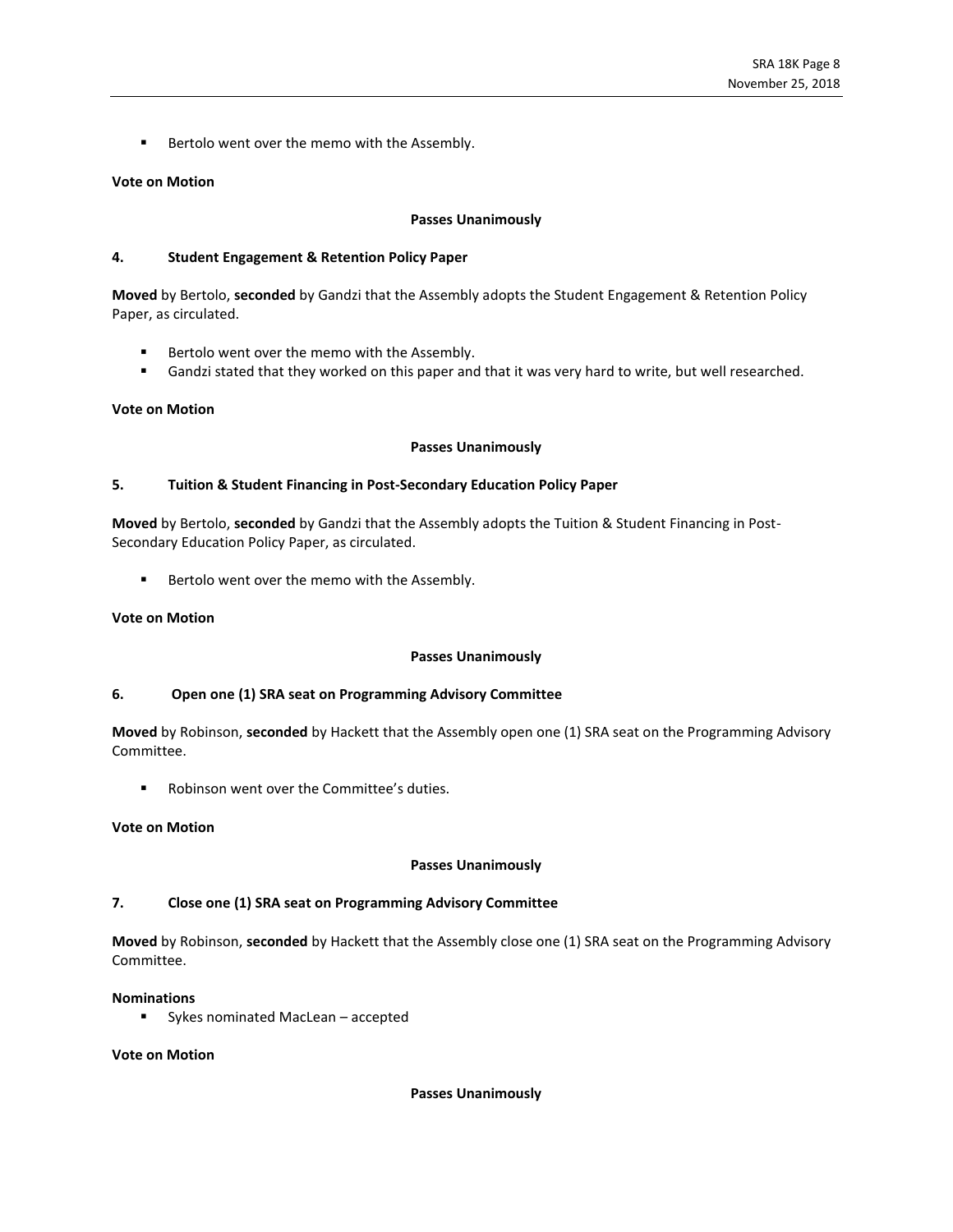■ MacLean won the SRA seat to the Programming Advisory Committee by acclamation.

#### **TIME OF NEXT MEETING**

#### **Sunday, January 6, 2019 5:00pm Council Chambers, GH 111**

| <b>CALL OF THE ROLL</b> |                                                                                                                                                                                                                                                                                            |
|-------------------------|--------------------------------------------------------------------------------------------------------------------------------------------------------------------------------------------------------------------------------------------------------------------------------------------|
| Present                 | Anderson, Arbess, Benzon, Bertolo, Bishara, Dominguez Florean, Emmanuel, Epifano,<br>Farah, Gandzi, Grewal, Hackett, Ibrahim, Isha, Lee, MacLean, Oketch, Reddy, Reesor,<br>Robinson, Roshan, Salciccioli, Senthillmohan, Shingleton-Smith, N. Singh, Sykes, Trejpal,<br>Villasis, Warwani |
| <b>Absent Excused</b>   | Salciccioli                                                                                                                                                                                                                                                                                |
| Absent<br>Late          | Ahmed, Bonk, Espiritu, Irfan, Kumaran, S. Singh, Warwani                                                                                                                                                                                                                                   |
| <b>Others Present</b>   | Sahil Karnani (MSU Member), Ajay Gandhi (FYC Chair), Aisha Sallad (MSU Member), V.<br>Scott (Recording Secretary)                                                                                                                                                                          |
| Chair                   | Elizabeth Wong                                                                                                                                                                                                                                                                             |

#### **ADJOURNMENT**

**Moved** by Gandzi, **seconded** by Florean that the meeting be adjourned.

#### **Passes by General Consent**

**Adjourned at 8:20pm**

/vs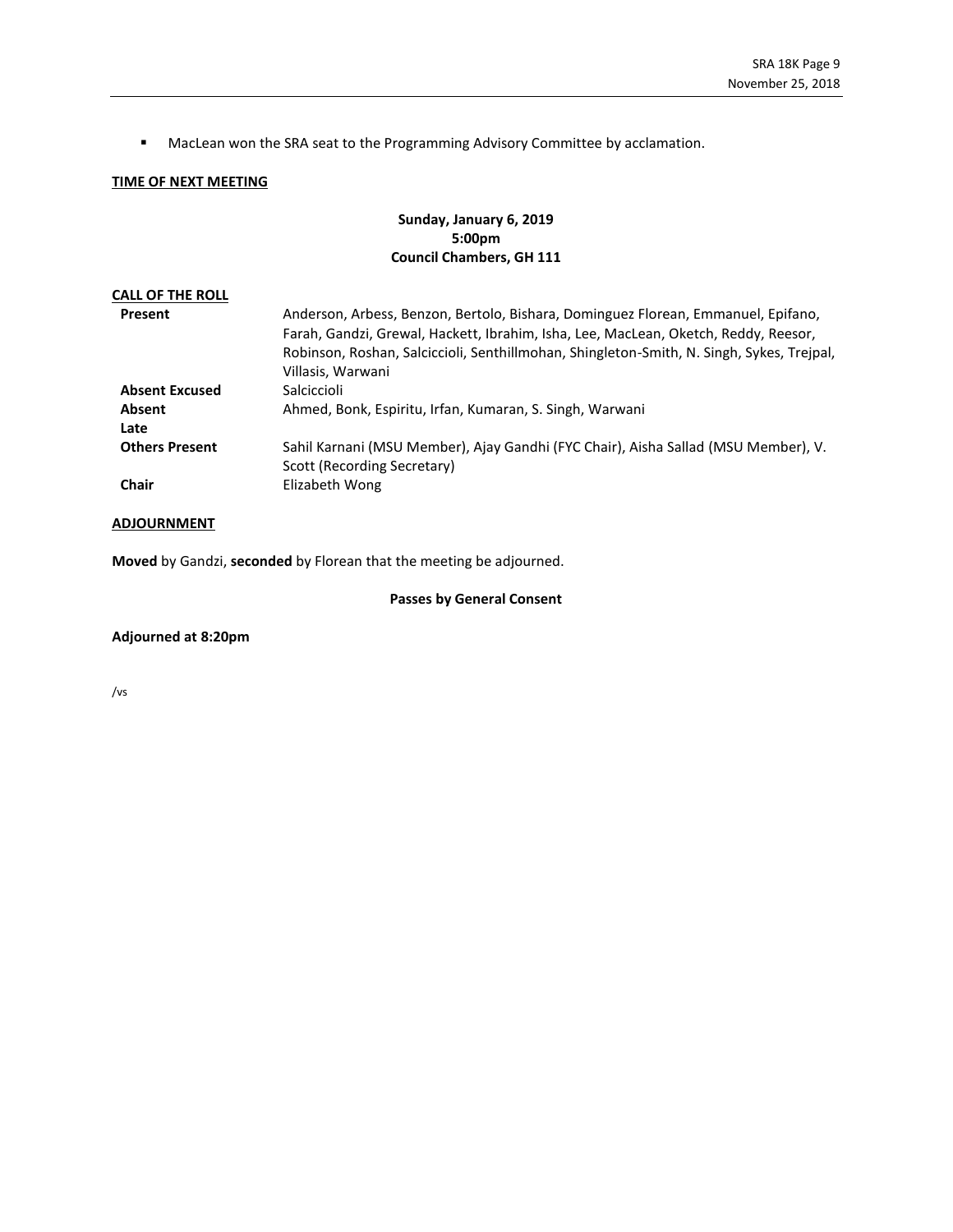

# **REPORT**

*From the office of…*

# **First Year Council**

TO: Members of the Student Representative Assembly FROM: Ajay Gandhi, First Year Council Chair SUBJECT: SRA 18K Report DATE: November 20, 2018

# **PROGRESS ON YEAR PLAN**

Council members have started to establish methods of communication with first year students through social media and various FYC events.

# **PAST EVENTS, PROJECTS & ACTIVITIES**

"Let's have a Kahoot!" event which included board and video games, kahoot trivia, and free snacks catered by Twelve-Eighty for first year students. This event was held on Wednesday, November 14 from 6:00 – 8:30pm in Twelve-Eighty and the Grind. The event went well and there was a large turnout of first years that cared about student politics and asked various questions. Unfortunately, many clubs that would have enhanced the experience for first years with more board and video games were unable to collaborate due to time constraints. Finding alternative ways to get materials needed to enhance events and not relying on the aid of other clubs is a lesson that we will carry to further projects.

# **UPCOMING EVENTS, PROJECTS & ACTIVITIES**

Tentative date for a collaborative event to help ground students before the exam period is December 6, 2018. This event is still in the planning stages, but we hope to have multiple stations set up in Bridges, as well as care packages that include items that may be needed during exam season. Another upcoming event that FYC is contributing to is the First Year Formal. Our council oversaw a song request form, social media promotion, and theme creation.

# **CURRENT CHALLENGES**

Challenges currently fall in planning our collaborative pre-exam event with other clubs. We are finding it hard to establish communication and come up with a concrete plan over email. Ideas to solve challenges include having an in-person meeting with executives from clubs we hope to collaborate with. This would be a more efficient method of communication and would allow for all clubs to be on the same page for the upcoming event, reducing last-minute event issues.

# **SUCCESSES**

Facilitated and fully organized an event catered for first year students.

Best, Ajay Gandhi First Year Council Chair McMaster Students Union [fycchair@msu.mcmaster.ca](mailto:fycchair@msu.mcmaster.ca)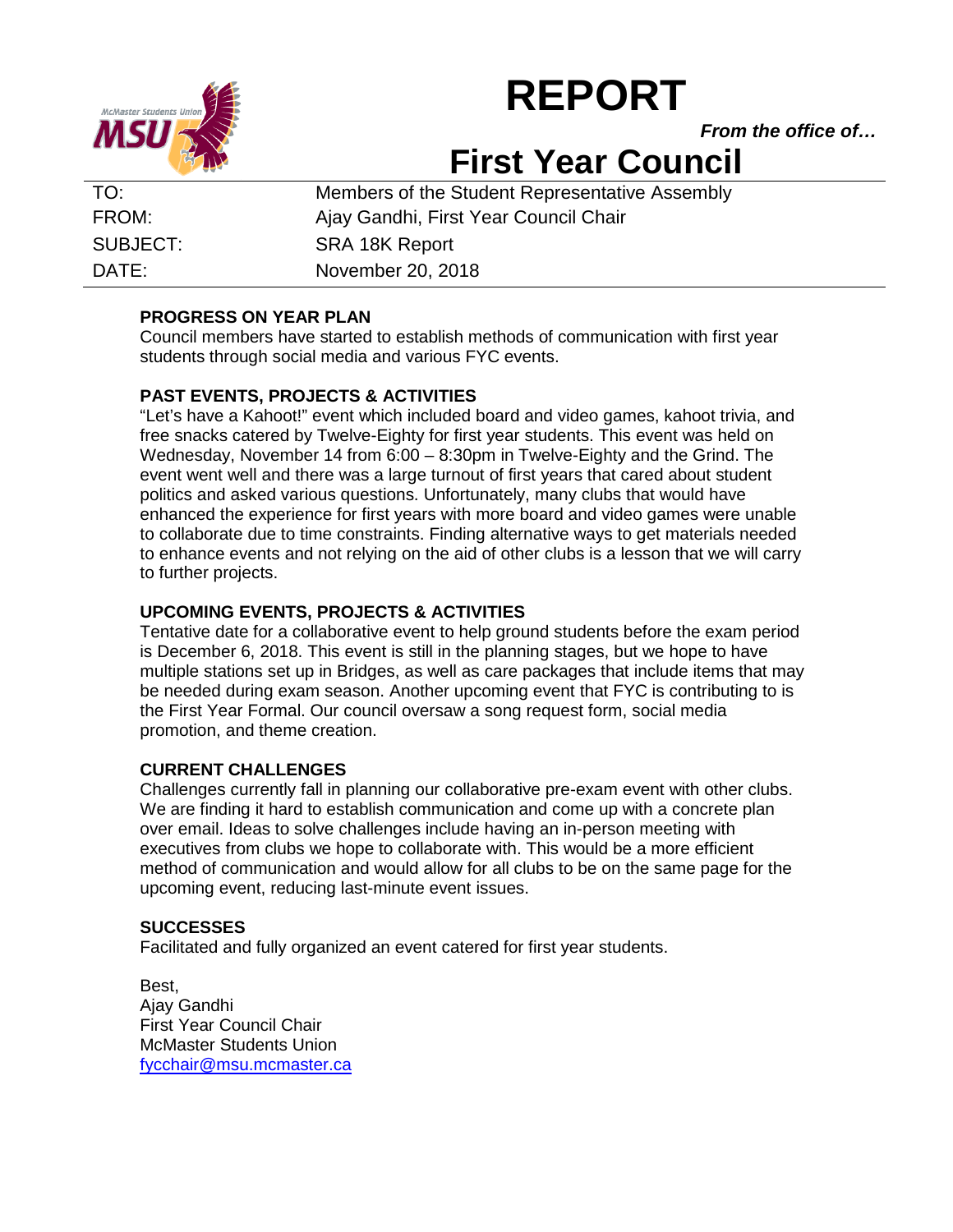

# **REPORT**

*From the office of the…*

# **Nursing Caucus**

| TO:      | Members of the Student Representative Assembly  |
|----------|-------------------------------------------------|
| FROM:    | Marina Gandzi, SRA Nursing Representative 18-19 |
| SUBJECT: | <b>SRA 18K Report</b>                           |
| DATE:    | Monday, November 19, 2018                       |

Dear Members of the Assembly,

Hope you're all doing well and powering through as we near exam season! As a nursing student, I just want to remind you all to make sure to take some time for self-care. Summarized below are just a few updates from the SRA Nursing Caucus on platform points I have completed and those which I am looking forward to completing for the coming semester.

# **PROGRESS ON YEAR PLAN**

This year we have seen a lot more engagement among first-year students with both our faculty society and events. The anatomy review session and de-stress event held on October 19th was quite successful. We had 23 people show up for the review session and many of those stay behind to enjoy some snacks and hang out with upper years in the Health Sciences Lounge. The Peer Tutors have a review night for the final exam which I will be helping out with on December 5<sup>th</sup>.

In addition, I have been attending all of the McMaster University Nursing Students Society (MUNSS) and collaborating with them to hold events. I have reached out the Education Team and we have begun planning our Career Conference to be held next semester.

For my third platform point, I have submitted a SLEF idea for improvements to the whiteboards in the Health Sciences Lounge. I have been working with MUNSS in figuring out who to reach for these improvements as well, since lounge upkeep is not only a nursing responsibility. In addition, MUNSS has hired a new media executive who can make videos, and we will hopefully be making one about accessing both the Health Sci Lounge and the Hole in the Wall Lounge in the School of Nursing.

Lastly, the School of Nursing is holding a Town Hall on November  $29<sup>th</sup>$ , which I am very excited about! This forum is being held in MDCL 3020 and allows students the chance to voice their opinions about issues within the program. I have submitted some questions related to my year plan which I am looking forward to having addressed. Other advocacy I have done includes joining the Provincial and Federal Affairs Committee to help work on their Experiential Education initiative which is happening next semester.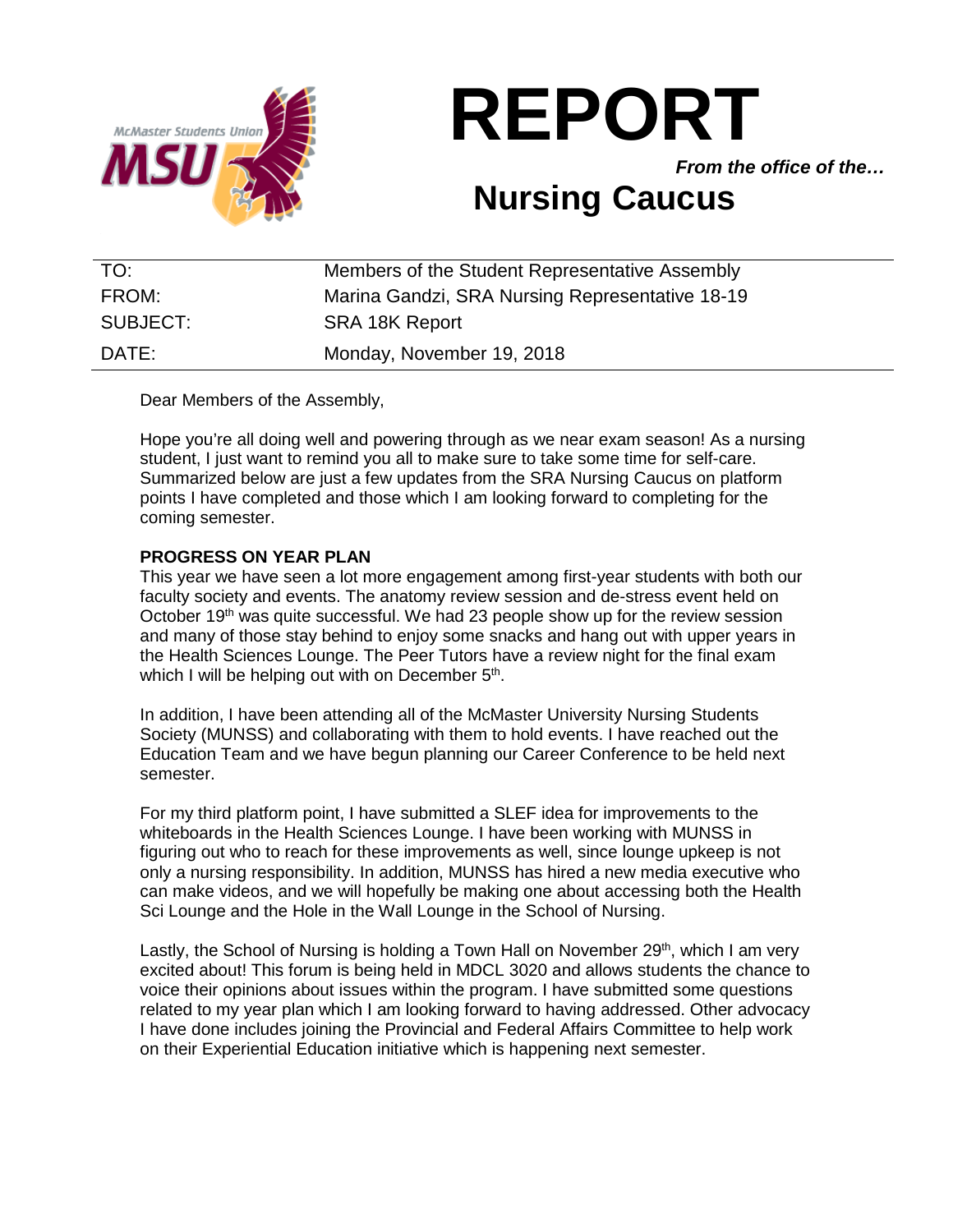# **PAST EVENTS, PROJECTS & ACTIVITIES**

I held the anatomy review session and de-stress on October 19<sup>th</sup> which went over very well, according to feedback received from the simulation lab supervisor. Last week was National Nursing Student's Week so I teamed up with MUNSS to ensure there was an SRA presence at the events which were held.

# **UPCOMING EVENTS, PROJECTS & ACTIVITIES**

Events I am looking forward to hosting are the anatomy review for the final exam on December 5<sup>th</sup> and the Career Conference which will be held in the coming semester. I will provide updates on my advocacy at the School of Nursing Town Hall. I'm hoping to re-launch the Nurses of McMaster initiative soon, but students may be a bit too busy during exam season, so I am considering pushing it back to next semester.

# **CURRENT CHALLENGES**

My current challenges are finding time to balance everything as I am currently on three committees, working as a peer tutor, and still a student with her own assignments. I hope to rely more on MUNSS with the planning of events so I can ensure that I am also practicing self-care. It has also been brought to my attention that Accelerated Nursing Students do not have access to the Health Sci Lounge, so I need to find out who in the School of Nursing to contact to have this function added to their badges.

# **SUCCESSES**

Anatomy study night was a success and I'm hoping the next one will be as well! It's been wonderful seeing all the first-years come out and get engaged slowly with the MSU.

If you have any questions about my report or ideas to help improve my outreach, please don't hesitate to message me!

Kind Regards,

Marina G

Marina Gandzi SRA Nursing Caucus Leader 18-19 McMaster Students Union [sranursing@msu.mcmaster.ca](mailto:srahealth@msu.mcmaster.ca)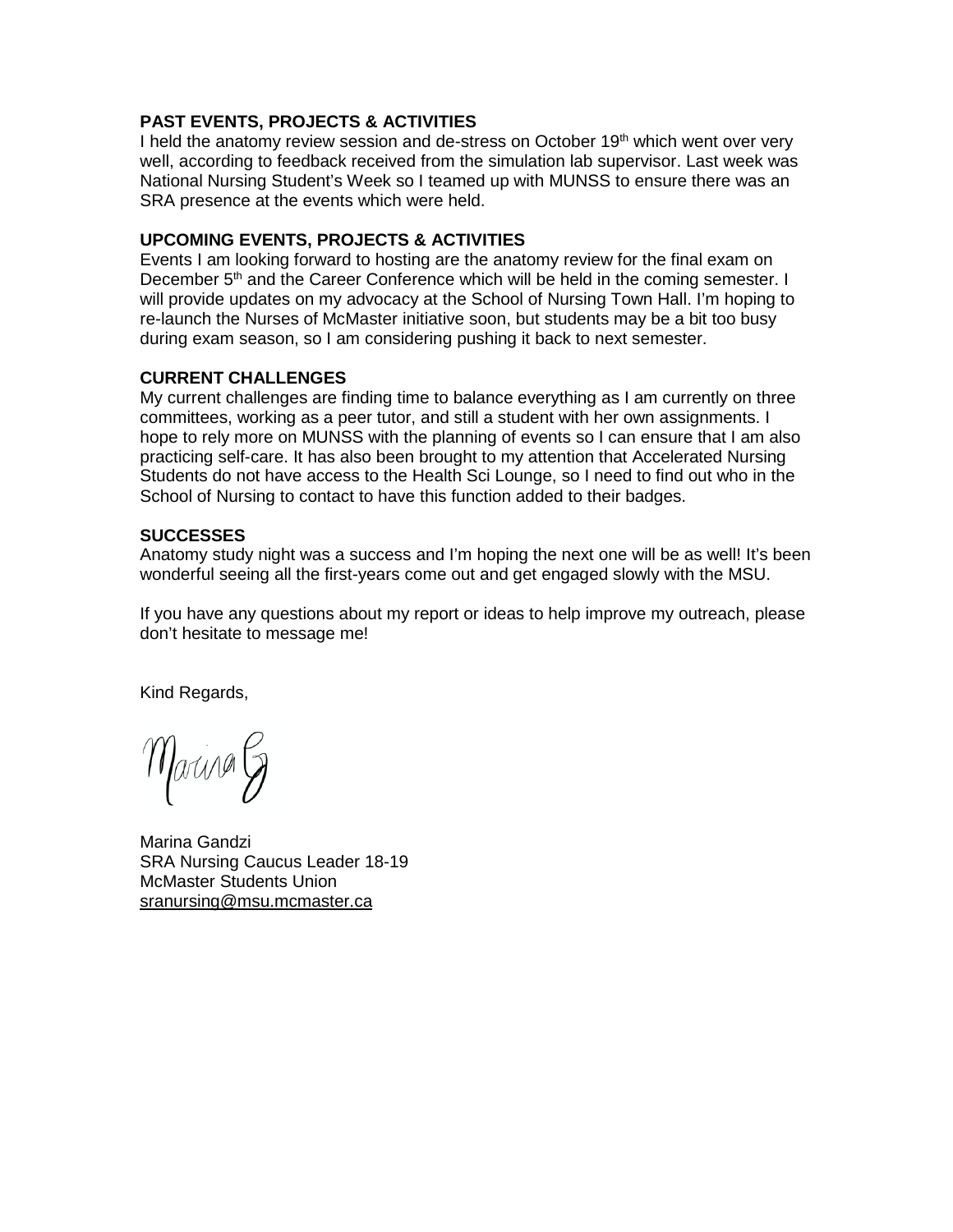Hello members of the assembly!

We hope everyone is doing well and taking care of themselves in preparation for exams! Our caucus has been continuing to work away at our year plan and have exciting things coming. These are outlined below in terms of progress, upcoming projects, successes and challenges. As always please reach out to us with any questions or concerns.

Stay rad,

SRA Science 2018-2019

# **PROGRESS ON YEAR PLAN**

# *Research Information Hub*

Raisa is currently having conversations with MSS Volunteer & Research Coordinator, Doris Adao about beginning planning and vision brainstorming for the Research Information Hub. Alternate commitments on both ends have delayed this process but she hopes to get this project going in the near future. Meetings are set up for the end of the month.

# *Accessibility*

Sinthu has reached out to Dr. Susan Giroux, who is working on classroom accessibility from the university side. She is hoping to have a meeting with her later this week. She also had the chance to extensively meet with the Advocacy Coordinator of the MSS and implement podcast-related questions in their upcoming survey.

# *Extended Thode Library Hours Partnerships*

After meeting with Anne Pottier from the university libraries, it came to Connor's attention that there was a lack of communication from the Provost to the library administration about the continued extension of extended Thode library hours. The focus of the partnerships has shifted to be dedicated to ensuring that there is a budget for future years for the project. The wellness partnerships will begin next semester and SWHAT has mentioned that they are on board to set up a table in Thode some nights and help promote the partnerships. Next steps would be to set up a meeting with Dr. David Farrar to ensure that the university budget includes increased base funding for security for the Extended Thode Library Hours project.

# *SCIENCE 1A03 Expansion*

With Dr. Robin Cameron's term coming to an end in December, there has been little movement to make changes to the course curriculum within her term. Connor will reach out to Dr. Michael Farquharson in January when he returns from his sabbatical to see how the course can be refined for 2019-2020.

# *Better Academic & Career Resources*

After having a brief conversation with Vicki Lowes (SCCE Manager) and Monish Ahluwalia (MSS President), it is apparent that the ideas that were campaign on during the SRA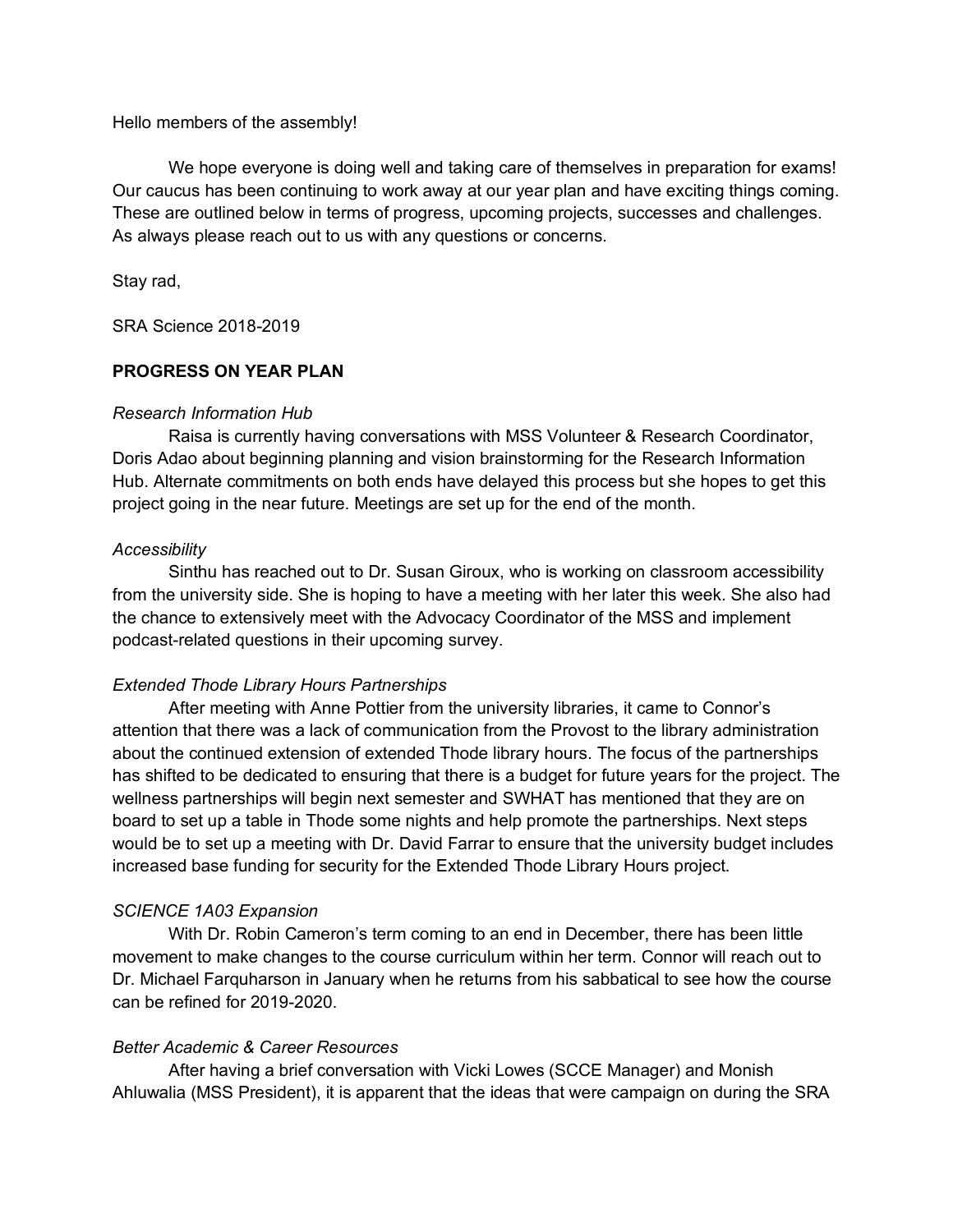election have come to fruition. The information has been assembled by students over the summer and the SCCE is waiting for funding to roll out the projects. They don't need support from the SRA anymore until it comes time to promote the project.

# *Better Promotions in the Faculty of Science*

Connor is working with Dr. MacDonald on his Thesis project to improve promotions and communications within the Faculty of Science. Preliminary research has been completed and they will be looking at using some analytics from SRA Science social media accounts to determine best practices of promoting to students. As well, they will be performing primary research in January and February. It is apparent that teens (13-17) use Facebook less than older students (18-25) and this trend is expected to continue. From secondary research, Connor recommends that Snapchat and Instagram are more heavily used to promote events and campaigns from the SRA and MSU.

# **PAST EVENTS, PROJECTS, AND ACTIVITIES**

SRA Science, SRA Kin, the MSS, and the Kin Society all met with Dr. MacDonald (Dean of Science) to discuss our plans for the year and our progress on our year plans. We will be continuing to meet with her monthly to gather more insight into the projects and refine our goals and deliverables.

# **UPCOMING EVENTS, PROJECTS, AND ACTIVITIES**

#### *Developing Academic Science Advocacy in partnership with the MSS*

Eric has been having conversations with MSS Advocacy and Macademics Course Wiki to discuss how to help with the efforts to improve the service for science students. He and Raisa will be working with the MSS to help with promoting the upcoming Course Wikithon. The two will also assist Fourth Year Rep, Eden Kapcan to develop and disseminate a faculty specific resource for course peer-review in conjunction with Macademics.

# *Exam Destressor/Wellness Event/Campaign*

Ashley is going to reach out to SHEC and Maroons to see if we can support them on their SHECare Packages project in support of her mental wellness resources platform point. We will also be brainstorming a way to reach out to constituents during exams with some resources from the MSU.

#### **CURRENT CHALLENGES**

Raisa is still working towards finding a balance between her various roles. She plans to find a way to amalgamate smaller responsibilities into tangible tasks to complete throughout the remainder of the year.

# **SUCCESSES**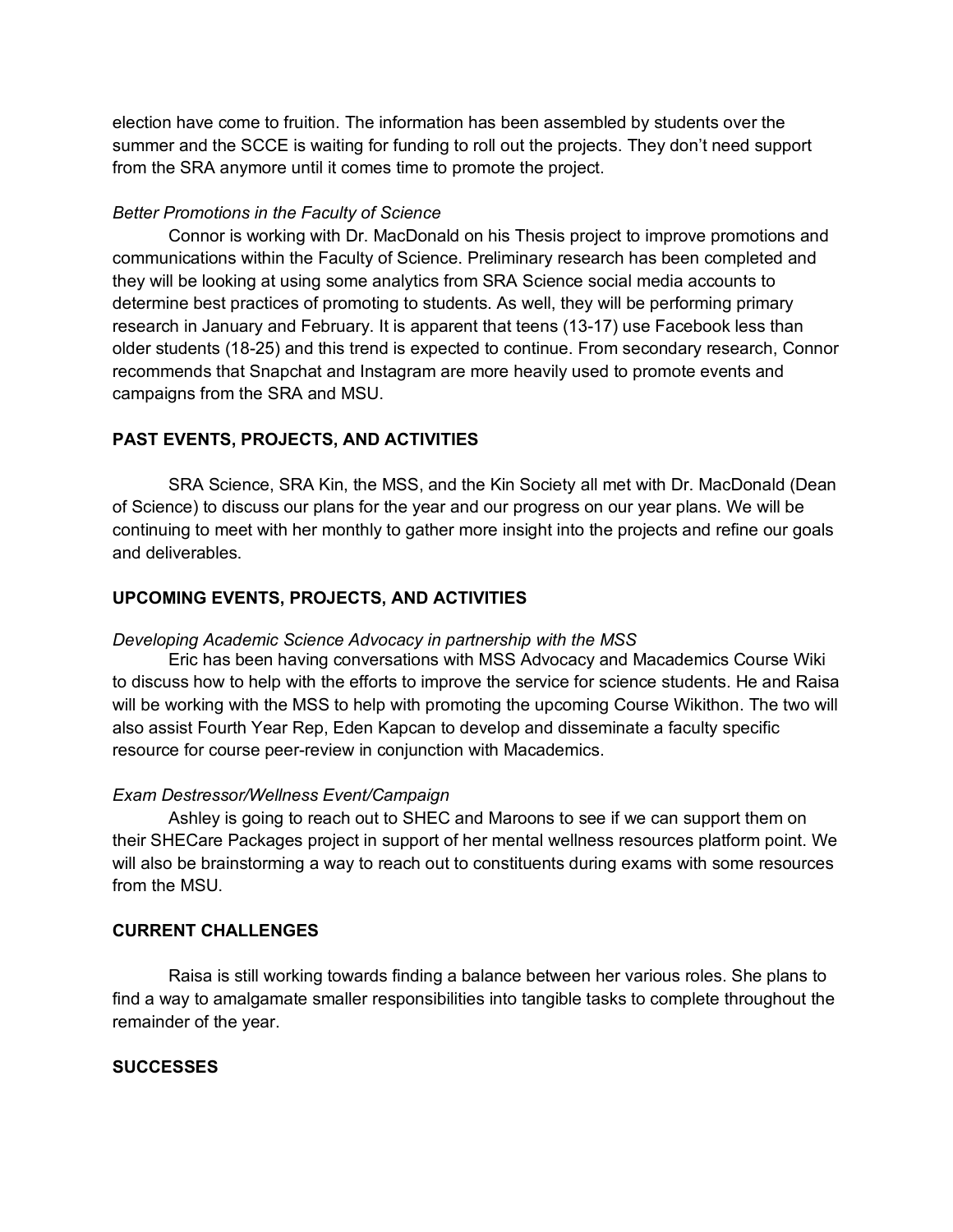# *Continued MSS Relationships*

We have continued to hold regular office hours with the MSS, twice a week in their office BSB B108. We will continue promoting the office hours on social media!

# **OTHER**

You rock, don't ever change. You is kind. You is important. You is great for reading this far in the report! Keep your head up and there's only 2 weeks of class left!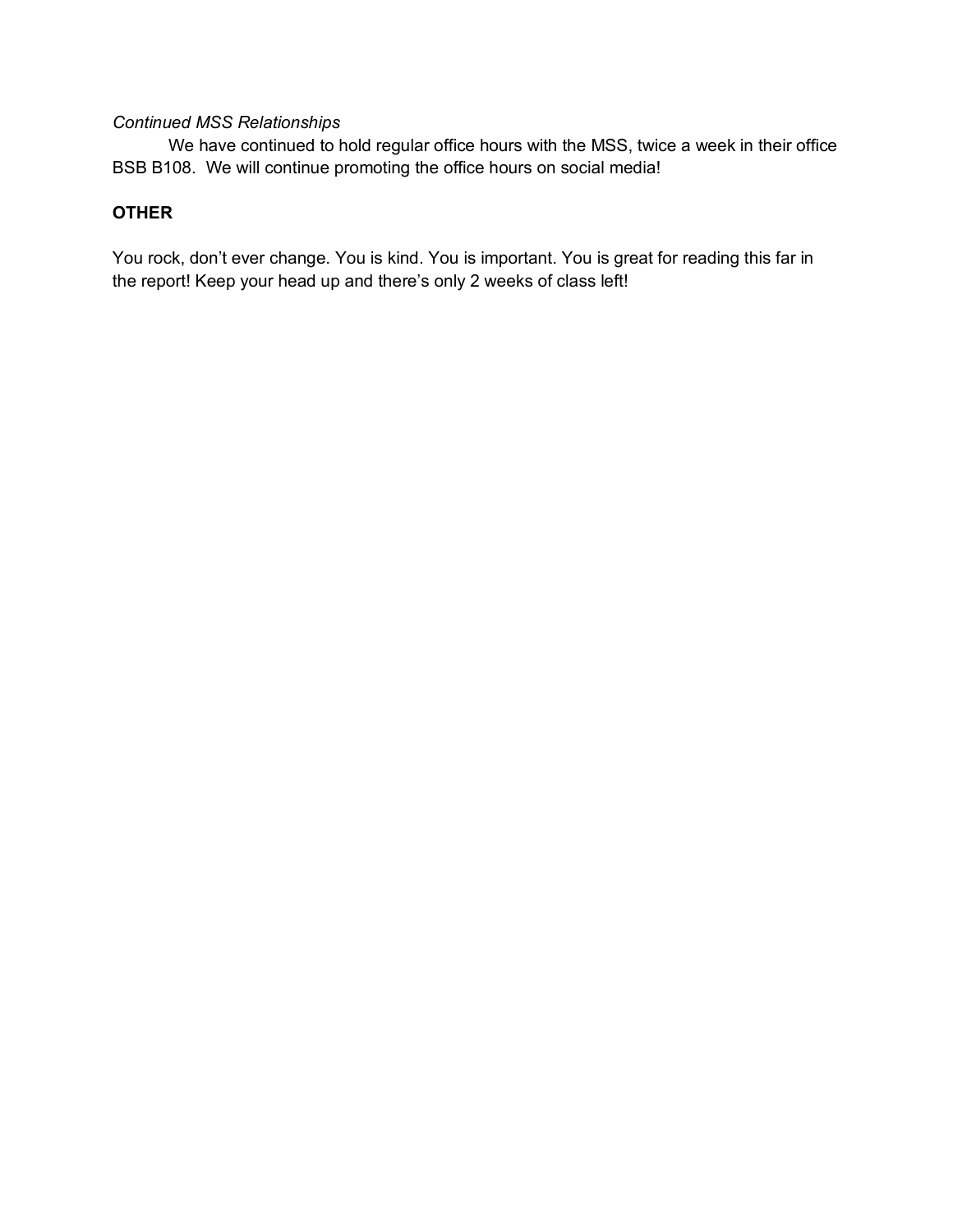

REPORT From the office of the… Social Sciences Caucus

| TO:      | Members of the Student Representative Assembly |
|----------|------------------------------------------------|
| FROM:    | <b>SRA Social Science</b>                      |
| SUBJECT: | SRA 18K Report                                 |
| DATE:    | Tuesday, November 20th, 2018                   |

Hello Members of the Assembly,

We hope you have all had a productive and healthy last few months. We are excited to share our updates since our last report. Happy reading, and we wish you all a successful finals and exam period!

# PROGRESS ON YEAR PLAN

# Increase Feedback from Social Science Students

As mentioned above, we will be having a focus group on November 27th to get feedback forms students. At the beginning of the term, Fawziyah and Shemar reached out to MSSS president Raquel regarding the creation of a feedback survey at the start of the term. As reported last cycle, a few students raised concerns about us not doing enough specifically for social science students. This is what led to us having this focus group, to get an idea of how our students feel about our year plan, current advocacy efforts and general feedback revolving the MSU. We have reached out to the experiential education office and academic advising to get their input on current issues we should raise during our sessions. We hope to get some good feedback from students and may potentially restructure our year plan for second term based on how students feel.

# Charging Stations

After the longest 6 months of Shemar's life, charging stations are finally on campus!! This project has turned out to be a significantly larger amount of work than Shemar anticipated it to be. Work orders have been filed and they should all be set up by the start of the winter term!

# Advocating for the Sexual Violence Prevention and Response Policy

Through the University Affairs committee, Fawziyah will be working on a report detailing the need for student-facing staff to receive sexual violence response training, as well as suggested changes to current training and sexual violence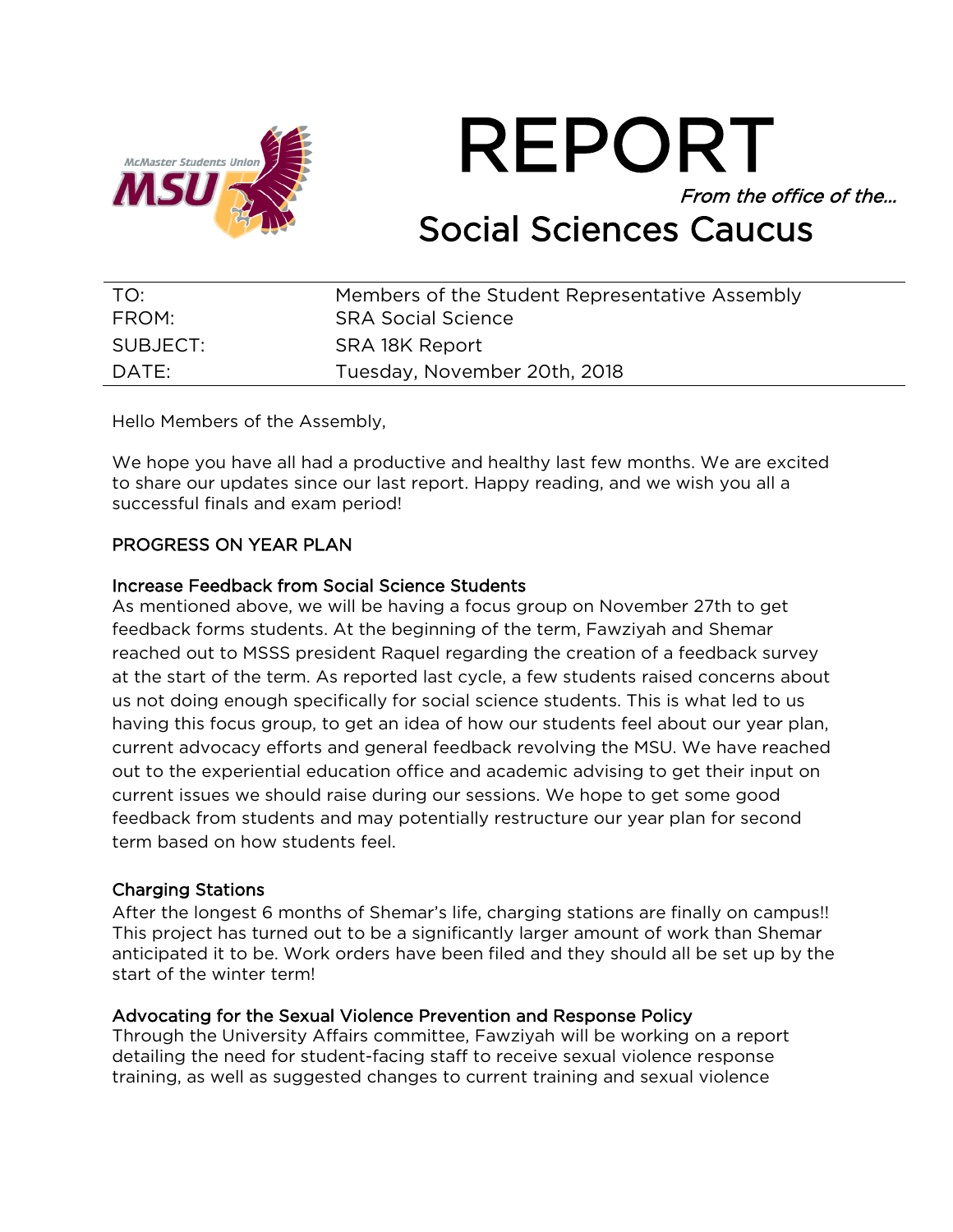response policies.

# Increasing the types of Course specific help available to Social Science students

Justin has had a meeting with Jill McMillan, the Academic Skills Program Coordinator from the Student Success Centre. The Student Success Centre was open to the idea of providing an event or collaborated effort during a transition period such as welcome week to create more interested and involvement for students with their Writing Centre. Justin is in the process of setting up a meeting with a representative from residence to gain a better understanding of how residence academic sessions are run.

# PAST EVENTS, PROJECTS & ACTIVITIES

# Joint Office Hours with the MSSS

At the beginning of the term we started doing joint office hours with the MSSS. We have promoted them with graphics, had a few strategic themes and have gotten little snacks to incentivize students to show up. We are finding that office hours as a whole hasn't been the most effective, so we are currently having discussions with our faculty on how to engage students and get them to come out to our office hours. We are aware that this is an issue every year and are currently racking our brains on how to get students to come out. If anyone has suggestions or ideas, we would love to hear them!

# Welcome Week Applications

A platform point of Shemar's from his previous term on the SRA was restructuring the hiring process for Welcome Week. Every year, there are concerns raised by students that the MSSS is biased when it comes to hiring. We acknowledge students concerns, and are actively finding ways to reduce any perceived bias within the faculty. After consulting with the President, Josh Marando will now be sitting on the hiring board for WW planners to have an outside perspective on the role as well as someone removed from social sciences as a whole. Additionally, Tasneem Warani, SRA Arts and Science, has been advocating to her program to name blind all applications. We have decided to adopt a similar model for our faculty, and will be name blinding all applications for Blu Cru WW planners as another method to reduce any biases within the hiring process.

# Mentorship Program

Earlier in our term, Shemar reached out to the VP (Academic) of the MSSS about implementing a mentorship program this year. Since then, Fawziyah and Raquel (MSSS President) have joined in and we have all been working on getting a pilot program started for second term. Applications opened on October 31st, and we have a decent number of both mentors and mentees signed up for the program! We recently held a training session for our mentees covering Anti-Oppressive practices training, and Sexual Violence training. We will be spending the rest of the term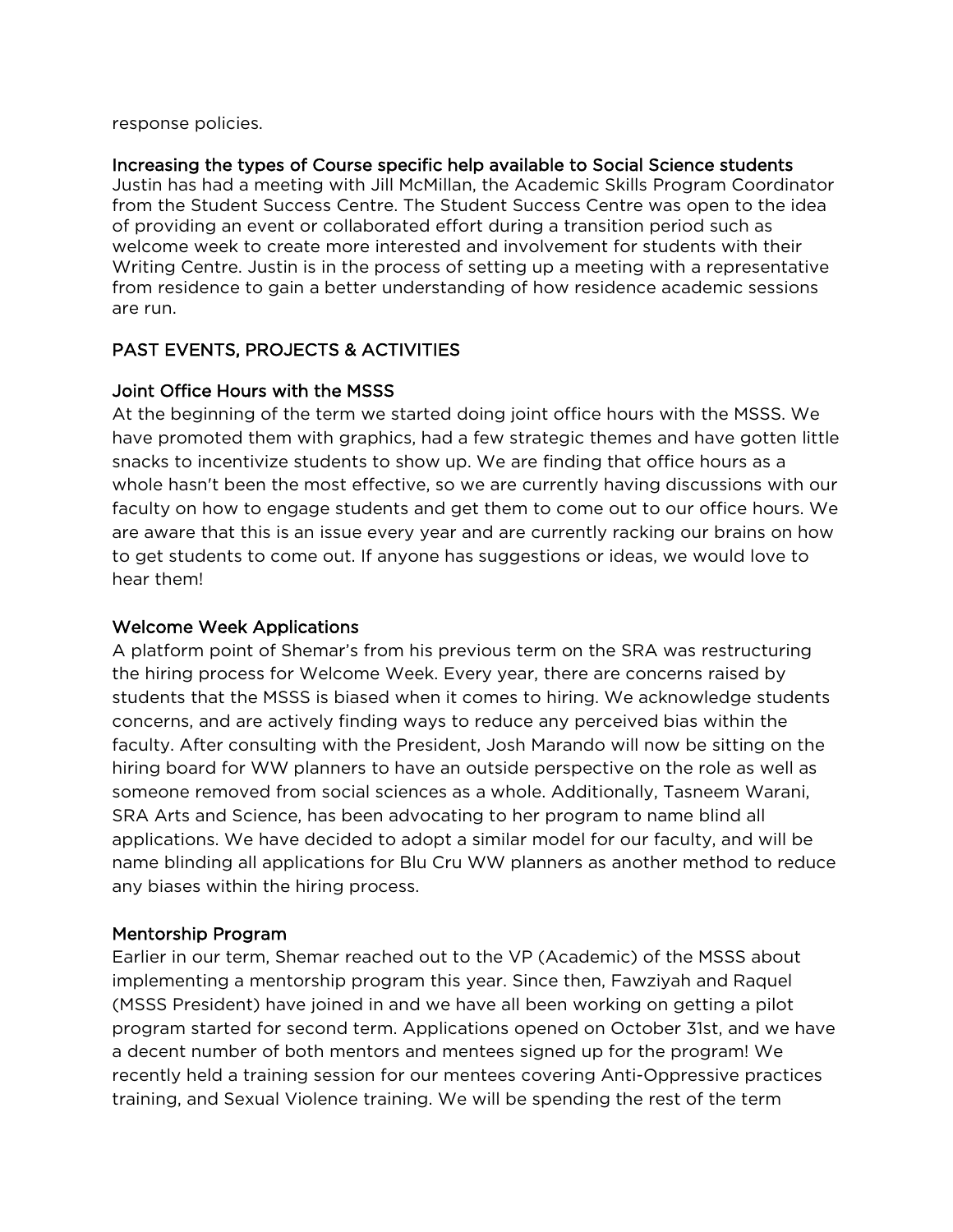training the mentors, planning a few events and matching individuals with their preferred mentors. We are very excited to see this project come to fruition again and hope everything runs smoothly in second semester.

# UPCOMING EVENTS, PROJECTS & ACTIVITIES

# Social Sciences Focus Group

This is an event that will be happening at the end of the semester, on November 27th, that will be used to collect feedback from Social Science students. If you know any students in Social Sciences that wants to have their voice heard, please tell them to come out and there will be lots of free food. The link to register before hand is:

# [https://docs.google.com/forms/d/e/1FAIpQLScWHe9KQfEVJleKgk9aICCIDtRzuqxg](https://docs.google.com/forms/d/e/1FAIpQLScWHe9KQfEVJleKgk9aICCIDtRzuqxgZ_Ys3cpFCPkXI6EUYA/viewform) [Z\\_Ys3cpFCPkXI6EUYA/viewform](https://docs.google.com/forms/d/e/1FAIpQLScWHe9KQfEVJleKgk9aICCIDtRzuqxgZ_Ys3cpFCPkXI6EUYA/viewform)



# CURRENT CHALLENGES

Due to the nature of the end of a semester, we have all been very busy. Our current challenge that we are continuing to strive to achieve is ensuring that we balance our academic work and our SRA roles, while keeping communication open with each other. We will continue to strive to better this, and continue to hold ourselves accountable to the platform points we have set out.

# **SUCCESSES**

Our caucus is making great strides in facilitating open and constructive communication with our faculty society. Through our joint mentorship program, our joint office hours, our routine interaction and our participation in MSSS Executive meetings, this has allowed us both to form beneficial bonds. We are looking to continue this relationship.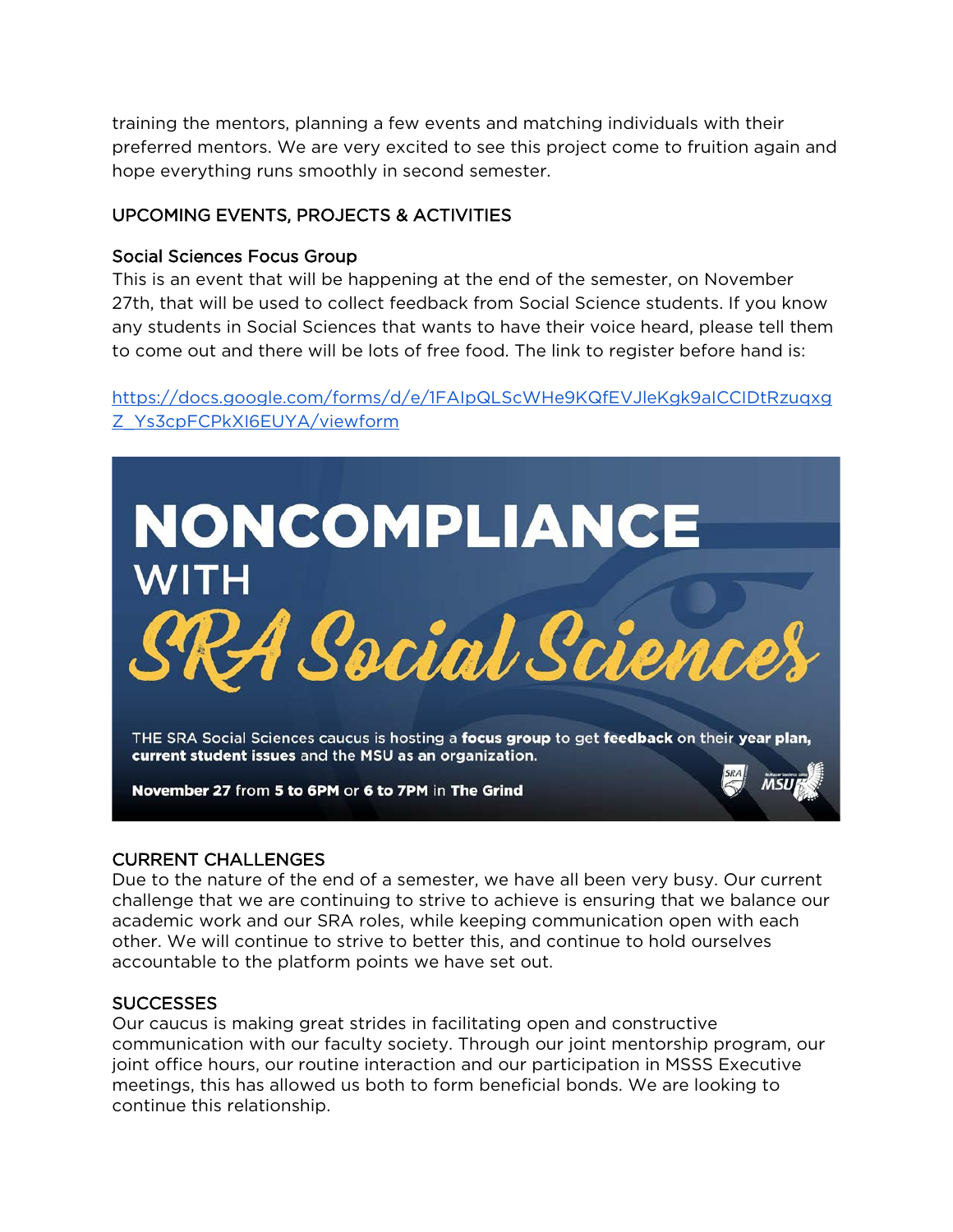# OTHER

Feel free to reach out to our caucus via facebook or email! We will also respond to individual messages as well. Reminder to visit our bi-weekly office hours outside of LRW 1001 on Mondays from 11:30 to 12:30, and Tuesdays from 2:30 to 3:30.

Best,

Fawziyah

Fawziyah Isah SRA Social Science Caucus Leader McMaster Students Union srassci@msu.mcmaster.ca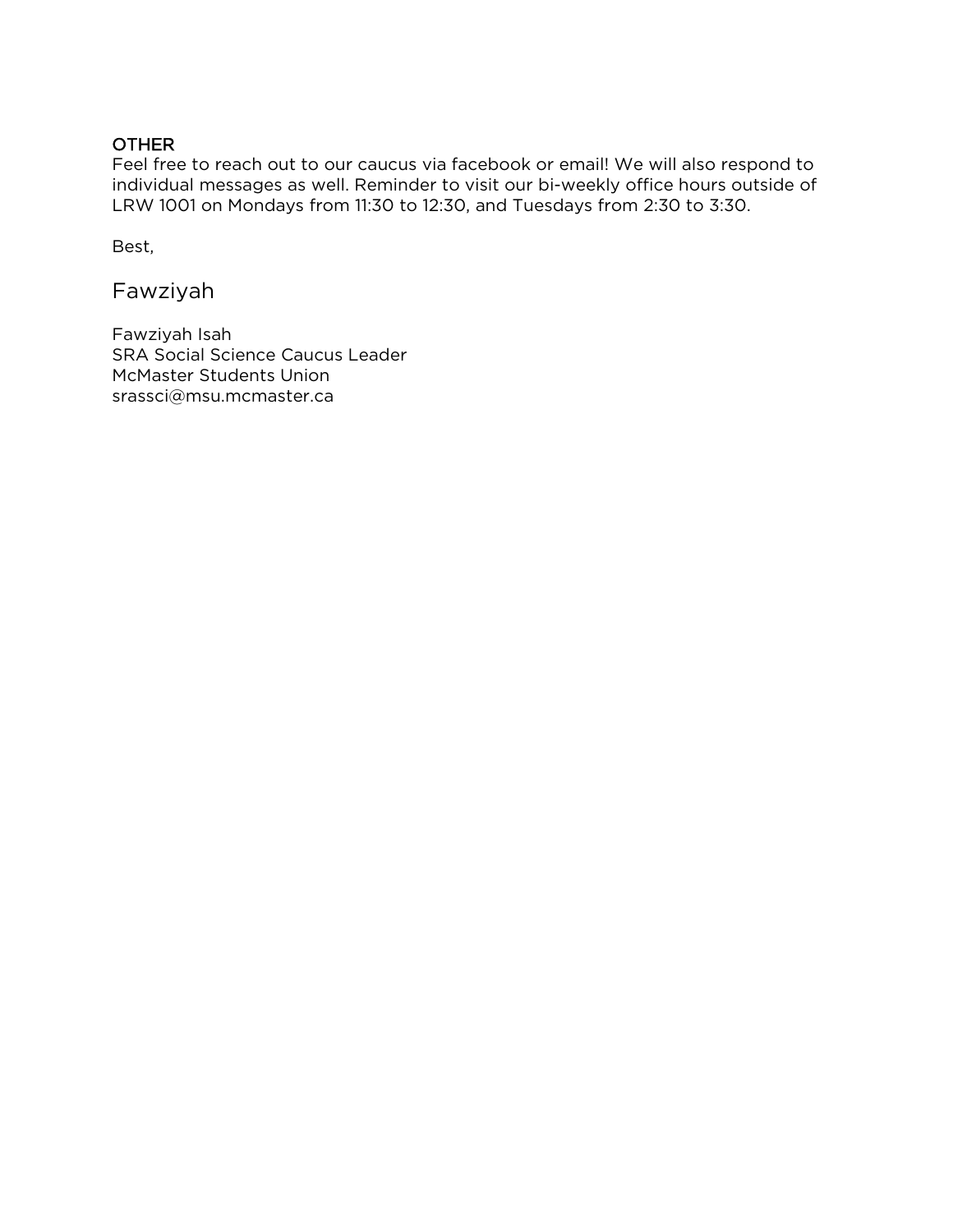

**REPORT**

*From the office of the…* **AVP: Municipal Affairs**

| TO:      | Members of the Student Representative Assembly                |
|----------|---------------------------------------------------------------|
| FROM:    | Shemar Hackett, Associate Vice-President of Municipal Affairs |
| SUBJECT: | SRA 18I Report                                                |
| DATE:    | November 25 <sup>th</sup> , 2018                              |

Dear Members of the Assembly,

I can't believe I'm 7 months into my term already. Time is flying by and there are so many things I'm still really excited to work on! A decent amount of work has occurred since the last time I reported to you all, so my apologies in advanced for the lengthy report. Please reach out if you have any questions!

# **PROGRESS ON YEAR PLAN**

# *Presence at Community Meetings*

I have been attending the local Ainslie-Wood and Westdale Community Association (AWWCA) meetings and recently went to another Hamilton Transit Alliance (HTA) meeting. The HTA is a group of individuals from different organizations across Hamilton that discuss how to improve and expand transit in Hamilton. Though these meetings can be time consuming, I'm constantly being told how nice it is to see the MSU have a representative at these meetings. Our presence within the community has been great thus far.

# *Student Engagement with Municipal Advocacy*

The first half of this semester was taken over by the municipal election, so this platform point still needs some work. The MacVotes campaign was a great way to engage with students and keep them informed on current municipal issues. Next semester, I plan to make posts on the MSU advocacy social media pages, especially around the time of the municipal budget submission, to keep students up to date on my work. I have also been contacted by *The Silhouette* around 4 times this semester and take every opportunity I can to talk about the work that I'm doing. The Sil is a great avenue to reach students and I'm actively looking for other routes to ensure I'm being transparent with all of the work I'm doing!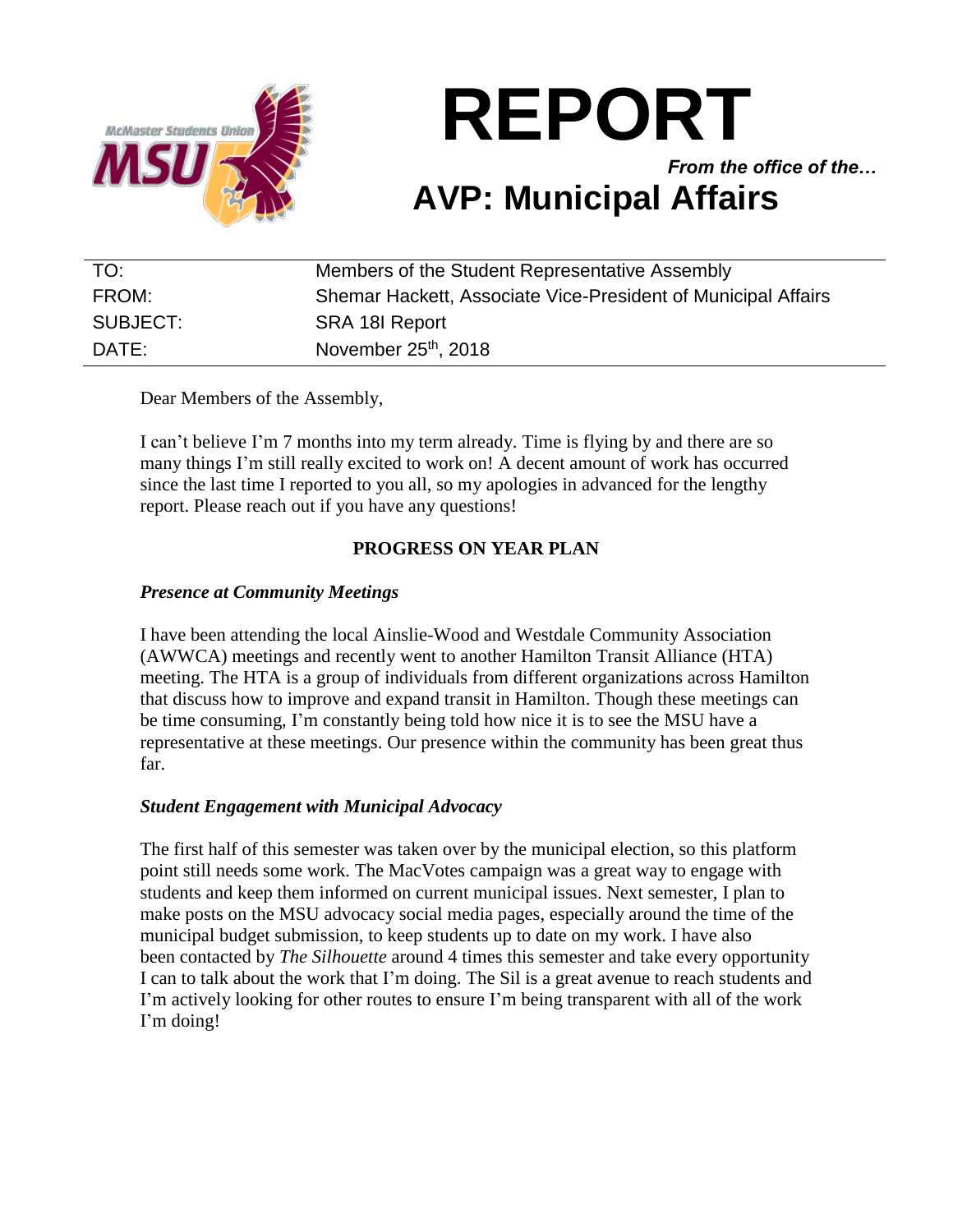# *Municipal Budget Submission*

It's almost time for the municipal budget submission! For those that don't know, last year was the first time the MSU submitted budget recommendations to the City of Hamilton. It went very well and I'm excited to do so again this year. I have organized the authors writing the budget submission and we will be having our brainstorming session by the end of the term. The current goal is for everyone to work on the budget from November to the beginning of January. We should be finished by the second week of January, as long as everything runs smoothly. As of right now, the section in our budget are: Employment Opportunities, Student Engagement, Transit

, Off-Campus Housing, Waste Management and Bylaws and Enforcement. If there is anything that you would like to see in our budget submission send me an email and my authors and I will look into it!

# *Municipal Advocacy Week*

Another new project that started last year was municipal advocacy week. This is a weeklong lobbying week with councilors and stakeholders within Hamilton and we advocate to them on student issues. My committee and I have come up with individuals we would like to advocate to. The current date for advocacy week will be the first two weeks of February. Contrary to last year, I have decided to spread our lobbying meeting over two weeks. This gives us more time to meet with councilors and ensures my committee members have the opportunity to attend at least one meeting each. If there are any stakeholders within the Hamilton community that you believe we should meet with, again please email me and we can look into it.

# *Landlord Rating System*

In my year plan and previous reports, I referred to this as the 'Landlord Wiki'. The name of this has since been changed to 'Landlord Rating System'. I have asked you all to go on the website, sent in an email, and rate your current or previous student house. If you haven't done so as yet, I would really appreciate you doing so now! It would be nice to have a few posts on the site prior to students go on the website. In addition, please let me know if anything doesn't work or if the layout isn't user friendly. The owner of the website is always looking for ways to improve.

My committee and I have set a tentative date for the launch of the Landlord Rating System, which is Tuesday January  $8<sup>th</sup>$ , 2019. We will be renting out a room, most likely in MUSC, and have snacks for students while they fill out the evaluation of their student house! The website also gives users the ability to find houses to rent as well, so it's a great time to launch in January as many students will be looking for off-campus housing.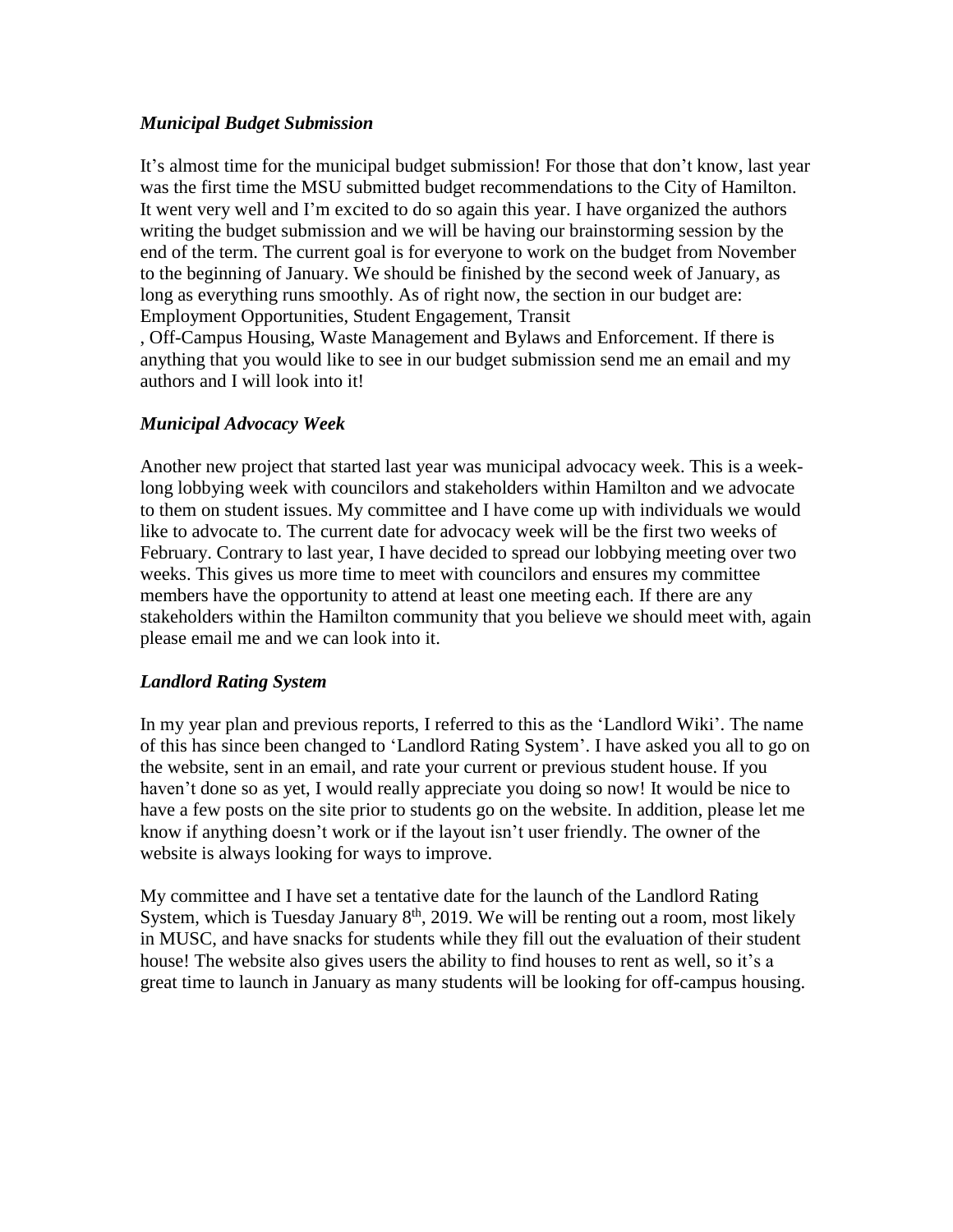# **PAST EVENTS, PROJECTS & ACTIVITIES**

# *Ward 1 Candidates Debate*

The debate went very well! The candidates all came up to Stephanie and I afterwards and raved about how well written the questions were. The format of the debate was a major struggle, as there were 13 candidates to manage, but everything ran smoothly. Big thank you to my committee for all of their help.

# *Information Session events in Residence*

As mentioned in my last report, I wanted to hold an event in residence for students on where, how and when to vote. I did promote the event on social media and sent out emails, but we had very low turnouts to the events. As I was busy preparing for other aspects of the campaign, I believe my promo could've been significantly stronger. With that being said, I did speak to a few students in res about the election so overall it was still worth it.

# **UPCOMING EVENTS, PROJECTS & ACTIVITIES**

# *#YesLRT Campaign*

As stated in my last report, the current status of the LRT is undetermined. We don't know what the future holds in regard to the LRT, but the MSU is in favor of the project. My committee has organized the logistics around what we would want this to look like. We haven't set a date for this campaign as yet, as it may not be needed. We are currently reviewing candidates' stances on the LRT and preparing for a scenario in which we would need to lobby City Council to move forward with the LRT.

# *Maroons First Year Event*

Maja, the events coordinator for the maroons, reached out to me to collaborate on an event for first years. December-January is when many students begin looking for offcampus housing. We wanted to hold an event to help students in their search of a best student house for them! The event, which is called "*House Hunters: Student Edition*" will be livestreamed through Facebook and students can send in questions before hand or tune in and ask them directly. The date of the event will be Tuesday November  $27<sup>th</sup>$ , 2018! If you know any students, specifically first years, who are planning to live off campus, please tell them to tune in to get some info!

As this is when many first year begin looking for off-campus housing, they wanted to have and event to aid students in their search. We plan to have a live stream that will go over important information students need when it comes to renting a house and important red flags to look out for when talking to your landlord and viewing the house. We do not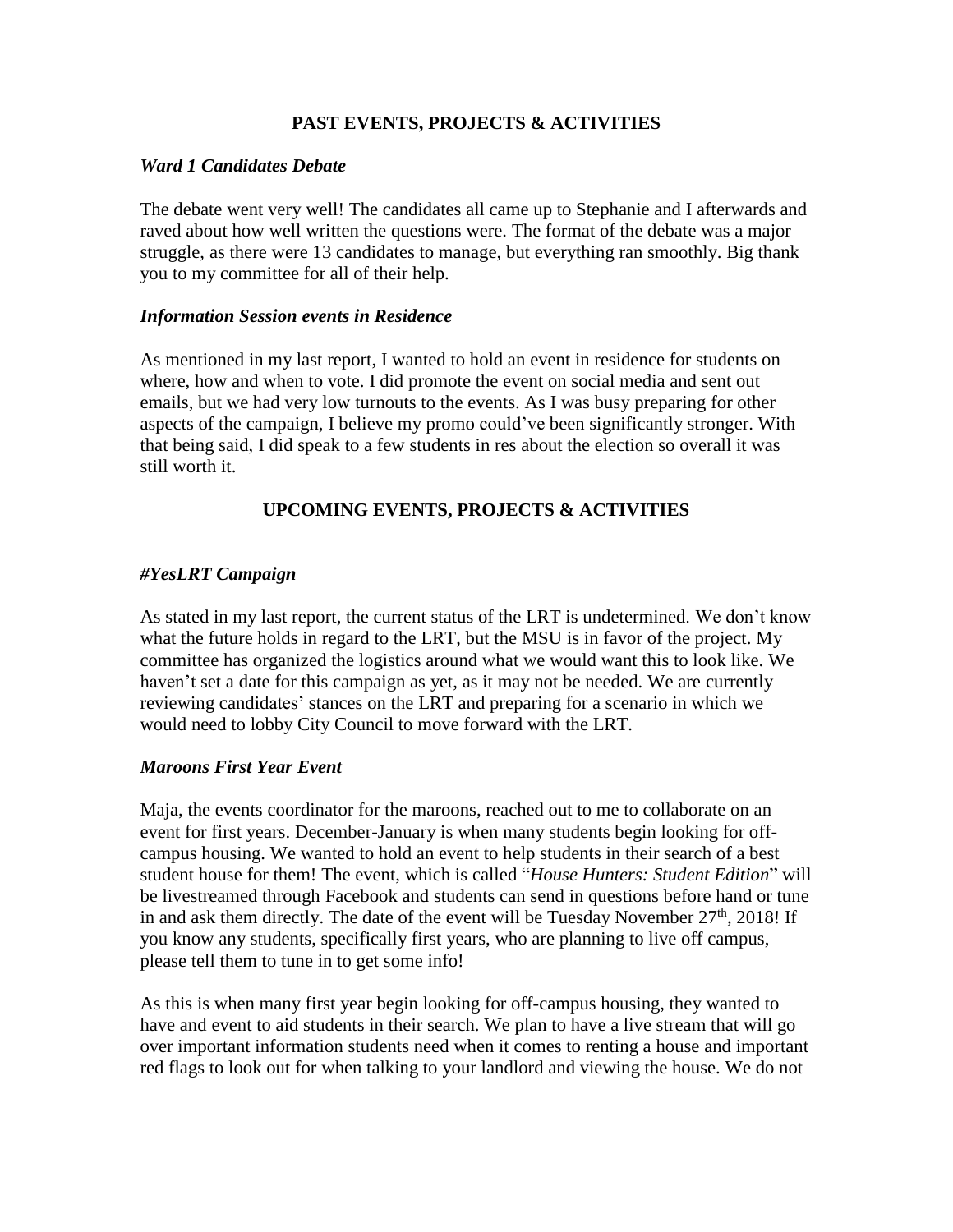have a set date and time for the event, but we will soon! We plan to have the event before the fall term is over.

# *TTCriders Campaign*

TTC riders is grassroots, advocacy group that advocates to the municipal government in Toronto for better transit service. They plan to launch a provincial campaign soon with the goal of putting pressure on the Ontario government to honor previous promises for better transit and to increase funding commitments for already established transit initiatives. We will be partnering with Environment Hamilton and the Hamilton Transit Alliance on this campaign and I'll provide updates in my next report on the next steps, as very little is currently known.

# *Fred Eisenberger and Maureen Wilson*

I'm sure you are all aware, but Fred Eisenberger won back his seat as our Mayor and Maureen Wilson is now our new Ward 1 City Councilor. Congratulations to them both on running a great campaign. I wanted to have an event in second semester inviting them to campus to speak to student leaders about their plans for the ward. They have both expressed interest in coming in to speak to students which is great! I have planned to invite them to an SRA meeting so that they can delegate to the floor and we can collectively ask them questions. I felt an SRA meeting would be the best option has we have a guaranteed audience for them, rather than attempting to persuade a large number of students to attend an event in 1280 to see their Ward 1 Councilor (which would be difficult). My committee and I will still promote the event to students and we hope a decent amount come out next term!

# **CURRENT CHALLENGES**

It's been a weird period since the election finished. There isn't much advocacy that can be done to the new councilor as they have no power, and I cannot advocate to outgoing councilors as they won't have any power within the next month. For incumbents who won their seat, many of them don't have a vested interest in student issues. I have been taken this time to work on smaller projects, organize meetings, plan events for second semester and continue our presence at community meetings. Once the new year starts, I'm sure things will pick back up again, and this won't be an issue.

# **SUCCESSES**

Campaigning for the MacVotes was very successful, especially the day of the election. There were a few issues with getting volunteers to sign up, but that is understandable as it is midterm szn AND the campaign started the week after fall break. Nevertheless, we walked a few groups of first years to the polls, had a number of students fill out voter amendment forms, and had students ask about job opportunities within the MSU. Thank you to my amazing committee for all of the planning you did. Thank you to the Maroons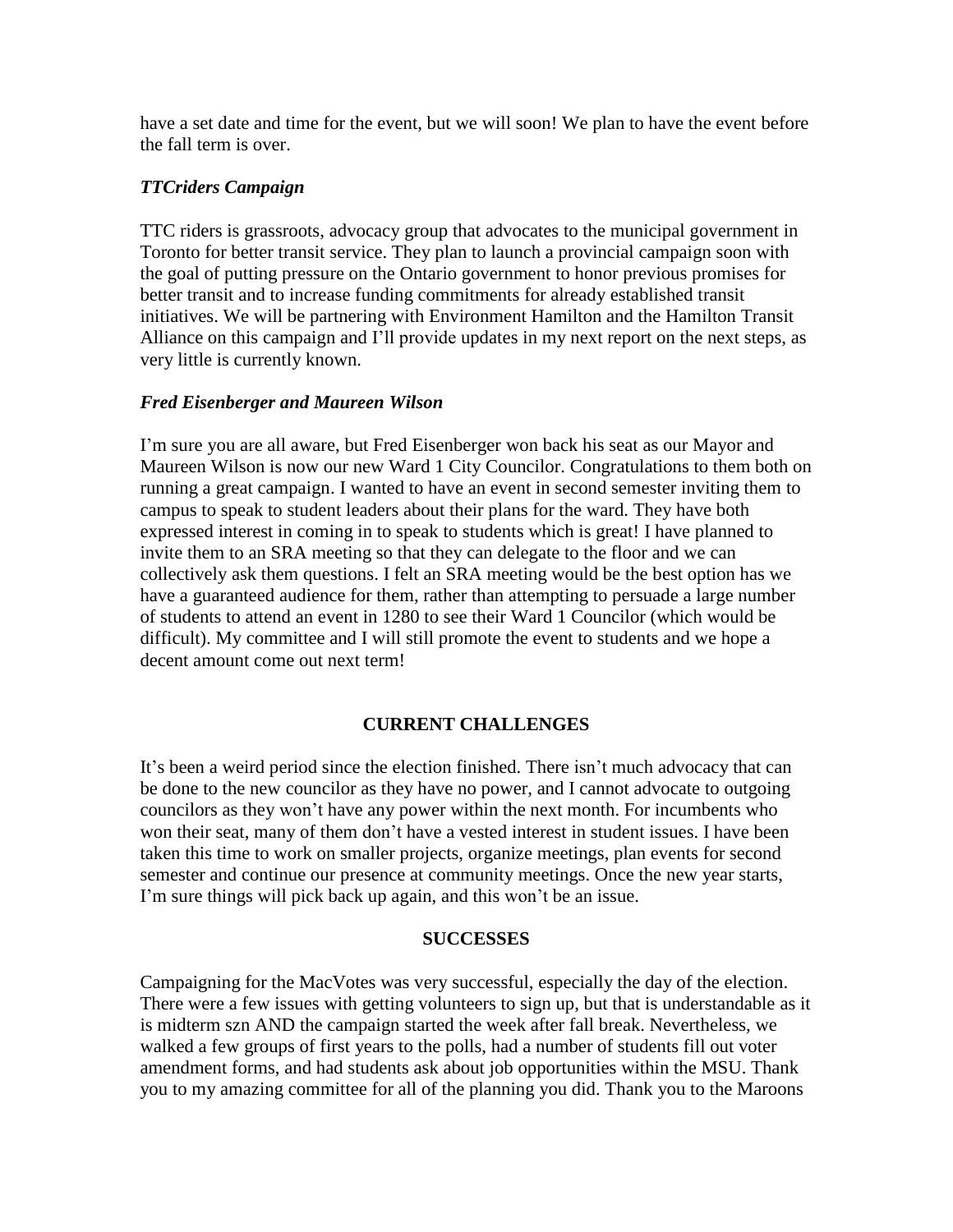for helping us walk students to the polls and hand out voter amendment forms. Major shout out to Steph for all of the work and support she gave me throughout this campaign!!

That is all this current report. As always, if you have any questions or concerns please let me know and I'll be happy to answer them. Otherwise, see you all Sunday!

Best,

Shemar Hackett Associate Vice-President: Municipal Affairs McMaster Students Union [avpmunicipal@msu.mcmaster.ca](mailto:avpmunicipal@msu.mcmaster.ca)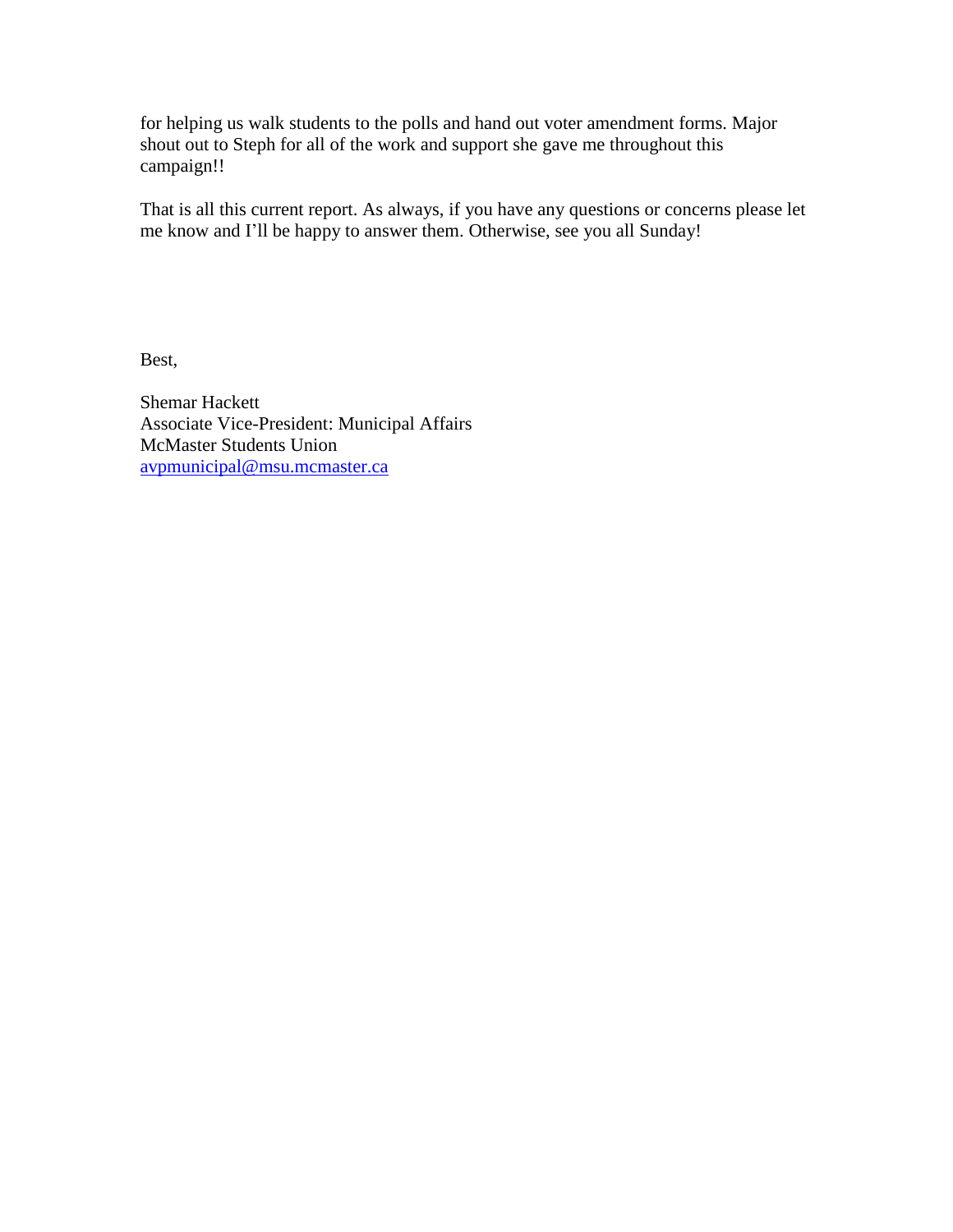

# **REPORT**

*From the office of the…*

# **ASSOCIATE VICE-PRESIDENT UNIVERSITY AFFAIRS**

| TO:             | Members of the Student Representative Assembly |
|-----------------|------------------------------------------------|
| FROM:           | Tasneem Warwani, AVP University Affairs        |
| <b>SUBJECT:</b> | SRA 18K Report                                 |
| DATE:           | November 20, 2018                              |

I can't believe we're all already halfway through our terms, and we're at our last meeting before the New Year! I hope you're all ready for exam season, prepared for the final stretch of the semester, and will be treated kindly by these next few weeks. Given that my committee has mostly been doing research, and I've personally been following up on meetings, I don't have a lot to report on so this will be a short report.

# **PROGRESS ON YEAR PLAN**

My year plan is going well. I've reshuffled the timeline for some of my originally scheduled meetings because we decided that a better way to advocate is to create info-packs that outline our current problems with existing policies and indicate suggestions for improvement prior to having these meetings. I am happy with the progress of my year plan, I'd rather do things well and be effective in our advocacy than rush things. In addition, I think that this will set a foundation for future advocacy so we can ensure continuity of projects regardless of the rotating positions.

# **PAST EVENTS, PROJECTS & ACTIVITIES**

A lot of our focus in the past few weeks for our committee has been on creating these info-packs. We're well on our way to completing them, and I'm really happy with how much information we've gathered. Some past activities have been reaching out to different stakeholders – some of which I've done, some of which other committee members have done – to continue consultations. I've also done some consultation meetings with Chris Roberts and the Assistant Dean of Humanities for projects outside of the committee and those have been really informative and successful as well. These meetings have allowed me to make a lot of progress on the restricting of course outlines, develop an understanding of how we can make a course repository happen, and continue following up on University Budget Submission asks. Lastly, I've been an active member of the Sustainability and Peer Supporting Working Group committees, and we've made a lot of good progress in those committees as well!

# **UPCOMING EVENTS, PROJECTS & ACTIVITIES**

Next week, a few committee members and I are meeting with the Equity and Inclusion Office re: sexual violence response as part of our consultation process for our sexual violence response infopack. After this report is due, and before our SRA meeting, I'll be attending the 2018 McMaster Financial Forum held by the university. It was an invitation extended by Dee, the CFO of the University, and it's a great opportunity to learn how the MSU can better prepare budget submissions for the future. As mentioned earlier, our committee hopes to finish our info-packs in the next few weeks, so I'll be scheduling meetings with the relevant stakeholders for the new year. Stephanie and I are also meeting with Sean (Dean of Students) and Roger Couldrey for our final budget submission follow-ups. Lastly, the Assistant Deans Group has invited me to their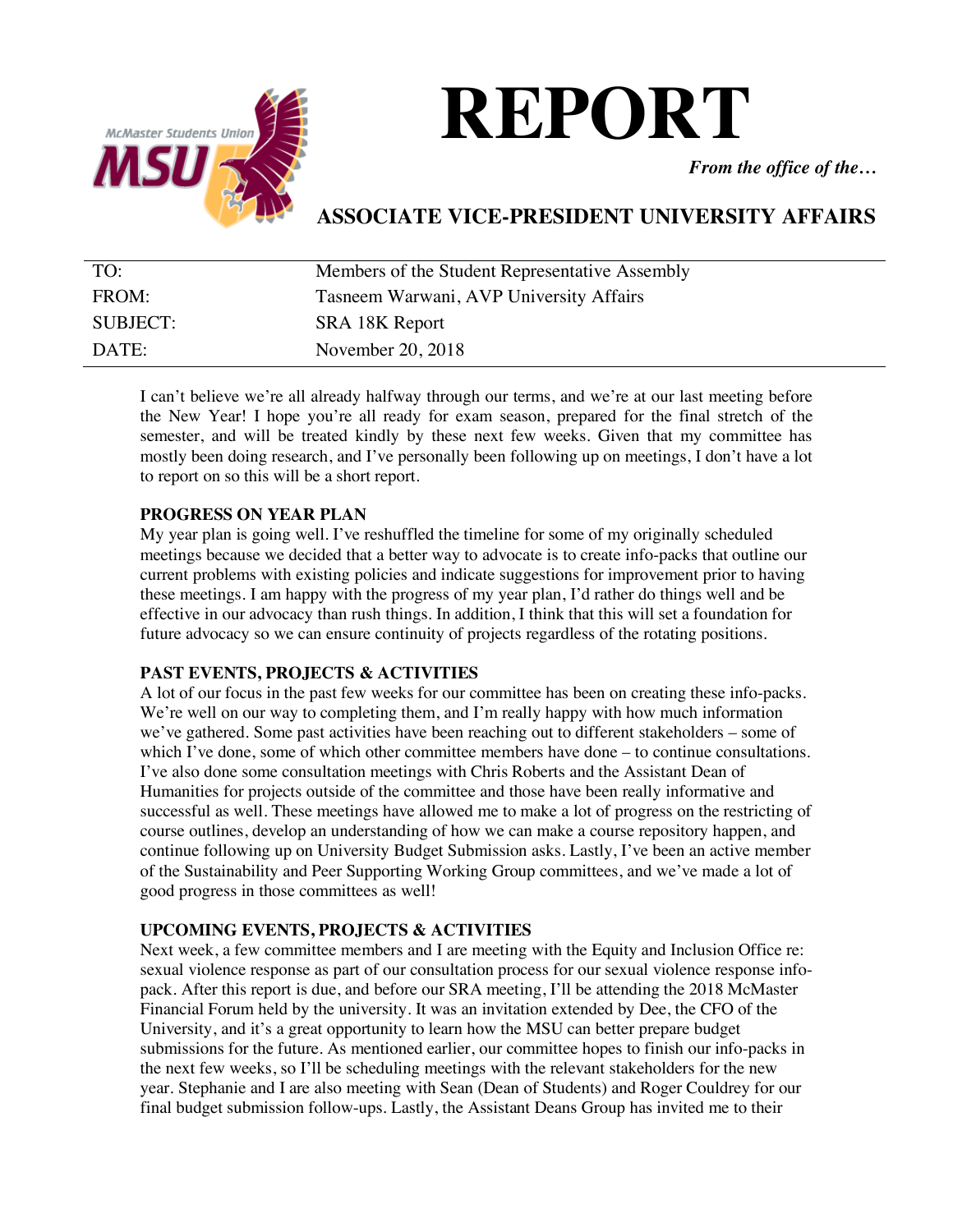next meeting (either December or January) to present some changes I drafted for course outlines. These changes are improved standardized versions of the MSAF and RISO, and a new OMBUDS section to increase awareness that I hope all faculties will adopt.

#### **CURRENT CHALLENGES**

My current challenges are making sure that we get everything done before the year end. There's a lot of information to include in each of our info-packs, and I'm hoping to conduct a Health Services Review in second semester so ideally we finish this semester's projects as soon as possible. At the same time, we want to make sure our info-packs are high quality, so we don't want to rush them. I'll revisit our progress at the end of this month and reshuffle the timeline for our projects.

# **VOLUNTEERS**

As always, the University Affairs volunteers are incredible and super committed to our projects! They've been taking lots of initiative to meet with stakeholders to consult on the creation of our info-packs which I've really appreciated. I'm hoping that once our info-packs are completed, we can book meetings with relevant stakeholders and present our findings and recommendations – my intention is to take at least one committee member to each meeting. I really want to provide committee members and the SRA with professional development opportunities, so if there is something in my platform you're interested in pursuing, I once again encourage you to reach out to me!

#### **SUCCESSES**

A continuous success is the wonderful committee members I have; something that's really exciting is the few MSU members who have heard about the committee and have reached out to get involved! In addition, I'm really happy with how my past advocacy meetings have been going, university administration has been really receptive to asks and willing to listen and meet with me.

#### **OTHER**

Please continue to advertise the University Affairs committee to your constituents. We meet Tuesdays (4.30-5.30) and Wednesdays (12.30-1.30) weekly in Meeting Room C of MUSC 201; each meeting works on something different so it's perfectly okay to only attend one of the two meetings. As always, I'd love to have more of you and more of our students engaged in University Affairs!

Yours Truly,

Tasneem Warwani Associate Vice-President University Affairs McMaster Students Union avpuniversity@msu.mcmaster.ca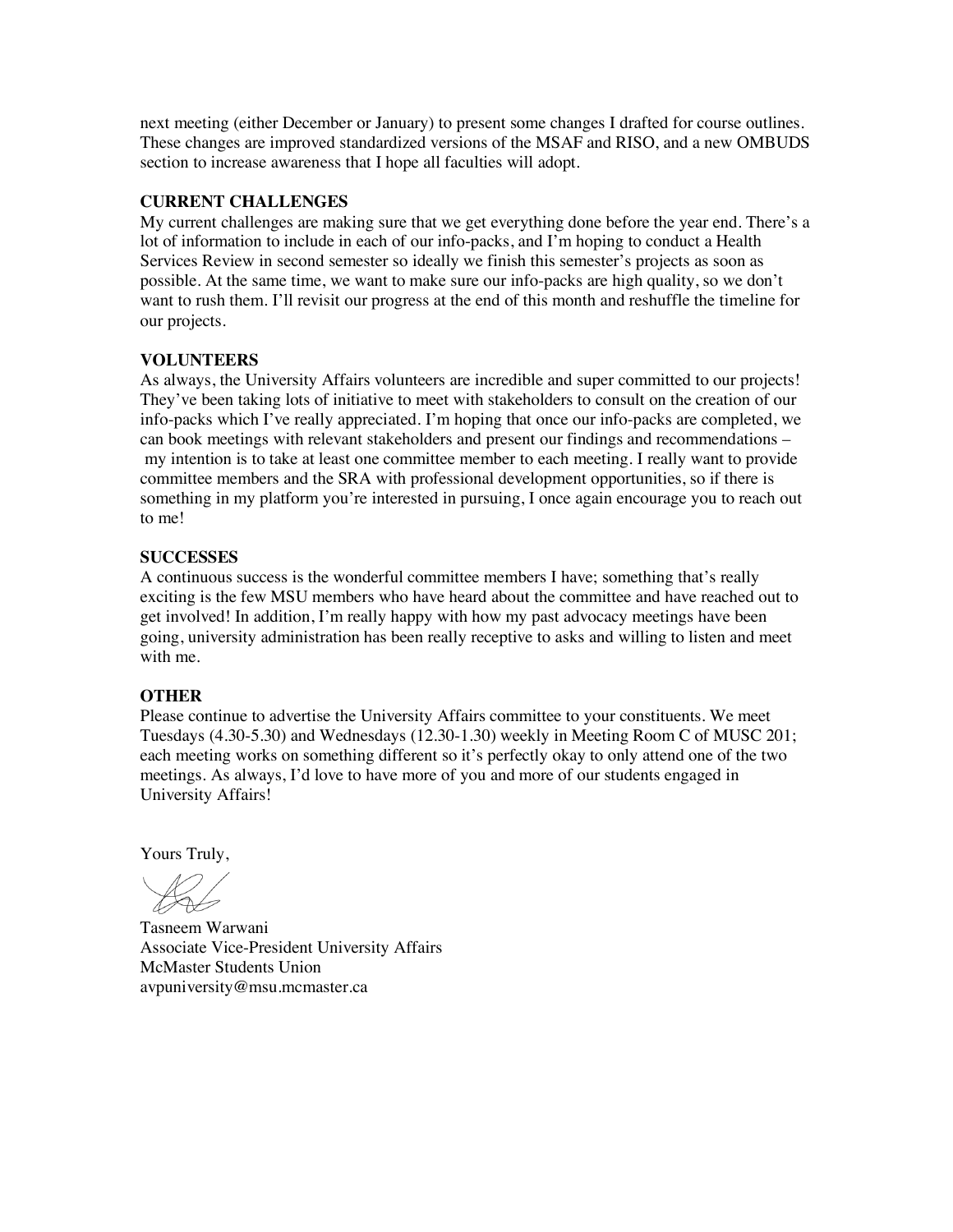

**REPORT** From the office of the…

# Executive Board

| TO:      | Student Representative Assembly               |
|----------|-----------------------------------------------|
| FROM:    | Stephanie Bertolo, Vice-President (Education) |
| SUBJECT: | Executive Board Report, SRA 18K               |
| DATE:    | November 21, 2018                             |

Dear Members of Assembly,

In this report, I am summarizing the reports presented to Executive Board on November 15<sup>th</sup> and November 8<sup>th</sup>. Overall, all of our services are doing well, with no major challenges. More details can be found in the Executive Board documents.

# Women & Gender Equity Network

The WGEN space has been tracking usage by having volunteers complete intake forms each shift – approximately 60% of intake forms were completed, recording 270 visitors from October  $1<sup>st</sup>$  to November  $2<sup>nd</sup>$ . It is assumed that there were more users than counted accessing the space as a result of not all intake forms being completed. Their social media channels have had consistent engagement, with good traction on their Instagram account that they launched 2 months ago. On October  $29<sup>th</sup>$ , they ran a Spooptacular event which had 30 attendees. The event included identifying exclusionary feminism, watching movies, and enjoying candy and snacks. Attendees had positive feedback and many noted it was their first WGEN event. Now they are planning their Transforming Mac week, which is an educational and community building week of trans focused programming. There has been some challenges in terms of volunteer engagement but the PTM and Volunteer Coordinator are working to address this through one-on-one meetings.

# Diversity Services

All of Diversity Service's volunteers have been hired and trained, totaling 18 individuals. They have provided AOP to SWHAT, Hillel, MSA, and their own service. They are also looking create new materials of AOP training and to partner with the Equity and Inclusion Office to find ways to standardize training. In October, 10 events have been hosted in Bridges and there are 19 events scheduled in November. Past events included "Video on Trial: Horror Edition" and Resistance & Existence: PoC, Pride, & Police with PCC. They also ran an educational campaign about Thanksgiving and Halloween costumes, which received traction on social media. Future events include hosting an event on anti-Semitism during Holocaust Education week with McMaster Hillel, a coffeehouse with interfaith council, and a voluntourism campaign. The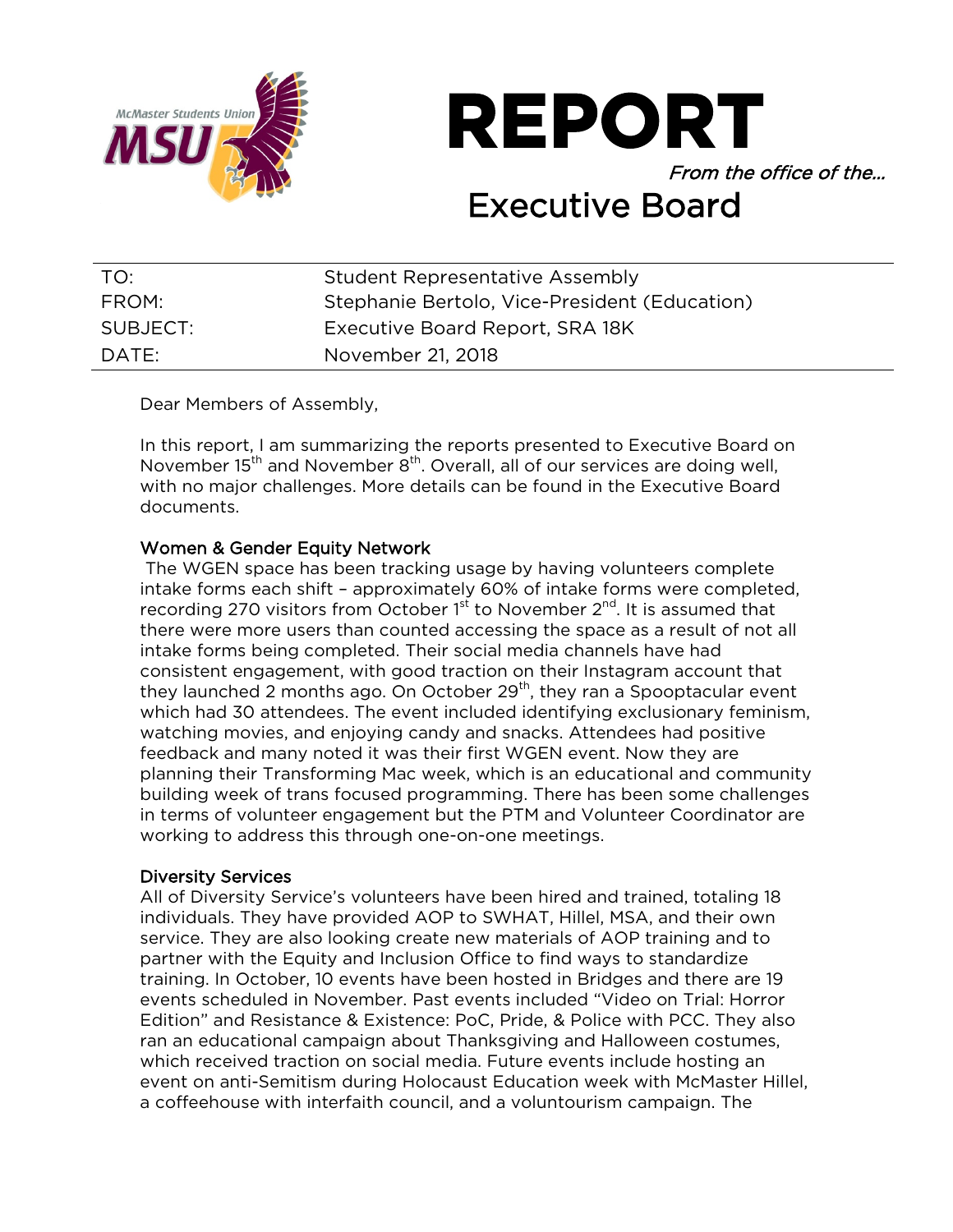services challenges include incorporating an Indigenous and decolonizing perspective in their anti-oppression work and are looking to overcome this by partnering with Indigenous student groups on campus.

# Food Collective Centre

The FCC has run a successful Food Drive Campaign with Living Rock, collecting 1330lbs of food through Trick or Eat, which is almost double what they collected last year. They have also restocked the Food Collective Centre through the Trick or Eat campaign. The second round of Good Food Box packing and delivery has been completed and orders are up from last year. FCC also host their first Second course event and are planning for their second. The Lockers of Love program is seeing comparable usage as compared to the last two years, with 10 people accessing this service. Upcoming activities include developing a partnership with the McMaster Poverty Initiative Student Advocacy Committee and their first community kitchen workshop at the Alumni House. A challenge includes the increased price of the Good Food Box, which has deterred FCC partners (students who have accessed other services provided by FCC such as Locker for Love) from purchasing them. FCC is responding by looking into other avenues to subsidize or absorb the cost for partners.

# Pride Community Centre

The PCC has completed their annual Pride Week. There were a few challenges but the events were generally well attended. One highlight was the coffeehouse at The Grind, which ran out of performance timeslots and was packed. They are running weekly support groups after hours. They are now planning their AIDS action campaign. As well, they are working on their LGBT Dictionary poster campaign for later in the year. They are looking to reopen hiring for volunteers for second term since some volunteers may not be returning for various of reasons. Their space is seeing consistent usage and has established regulars. Their social media is also seeing increased traction with their post popular post being the statement on the crosswalk vandalism. Challenges include communication with executives, which will be discussed at their meetings.

# EFRT Report

EFRT rookies have completed the first half of EMR training and are now running full shifts, relieving pressure on senior team members. On the issue of new radios, they are hoping to have new radios and responders trained on how to use them by the new year. The month of October had a similar volume of calls. With the legalization of marijuana, EFRT has seen more cannabis related calls but are working with campus security, their medical director and alumni to develop a more all-encompassing drug protocol. Past events included a bonfire at alpine tower to welcome new responders. The team is preparing for their Holiday team appreciation event. A current challenge is the Red Cross changes their standards over the summer for CPR courses. As a result, CRP instructors will have to be trained at a cost and new equipment will need to be purchased. The implementation of these changes may be delayed past January.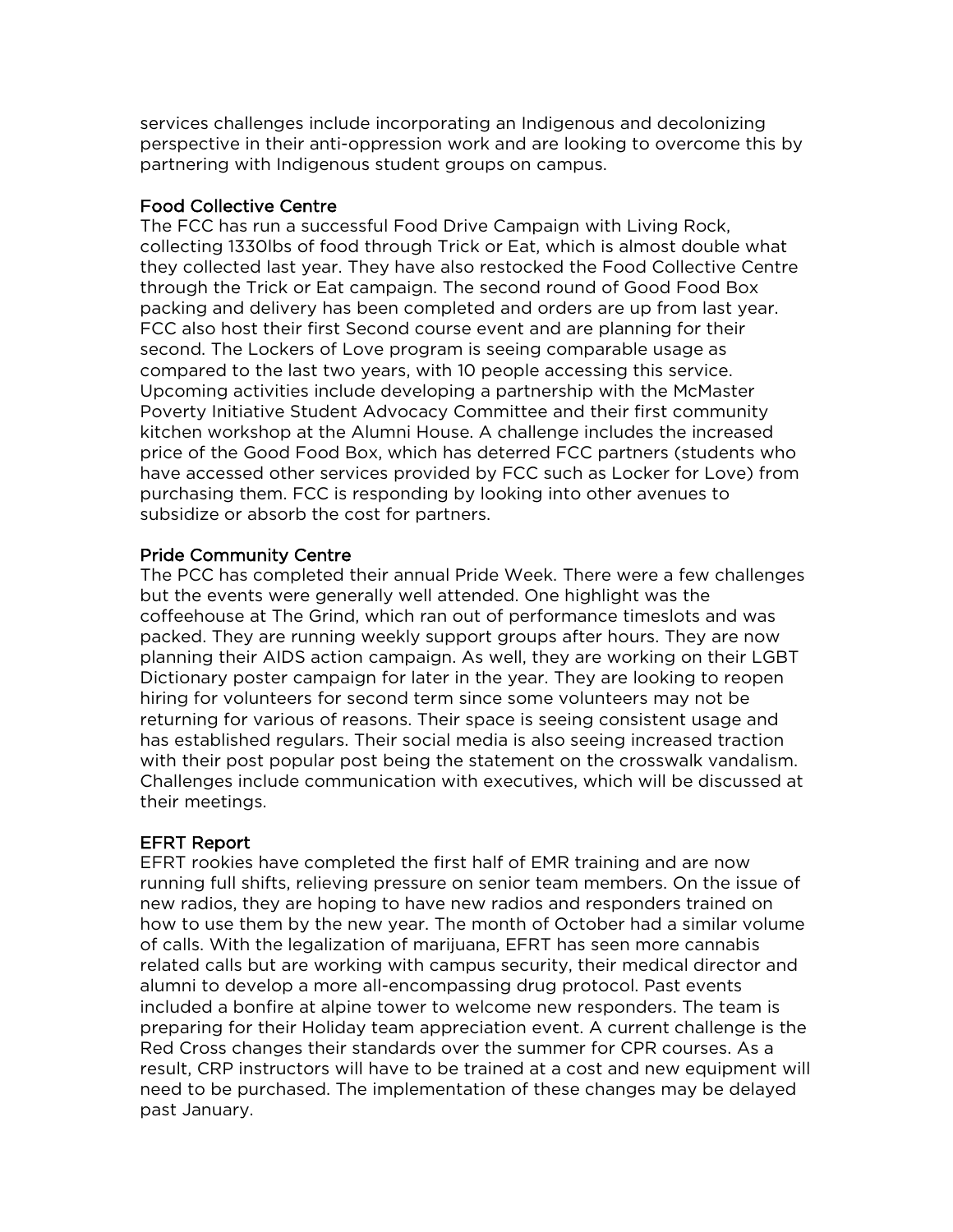# Macademics Report

Macademics is progressing on their year plan, completing the Spark Event on Academic Success, Teaching Award nomination Period, MacPherson Institute project proposal on creating a guidebook for undergraduate students. They have surpassed previous year's nominations with 1273 this year compared to 1130 in 2017 and 992 in 2016. They are now working of Prof and TA evaluation from Teaching Award nominations, an volunteer and exec appreciation event, and a Resource Hub launch.

# Maroons Report

Upcoming events for the Maroons include How to Rent a Home Event with SCSN and AVP Municipal Affairs, Exam Care Packages with SHEC, guiding students to the Spark formal, hosting an Exam Destressor, and planning a Holiday Social for the Maroons. To help keep volunteers accountable, they are tracking volunteers attendance at events. The biggest challenge is not having a permanent coordinator at the present time, but Kristina is doing an excellent job in the interim with the support of the Leadership Team.

# Sponsorship & Donations Committee

The Sponsorship & Donations Committee recommended Executive Board approve three request for funding: \$250 in Sponsorship to the Arts and Science Musical, \$300 Sponsorship to the International Women's and Children's Health Conference, and \$100 sponsorship to the McMaster Mars Rover team. Executive Board approved these requests. The fund now sit at \$6,760 to be used throughout the remainder of the year.

# SCSN Community Connector Job Description

The Community Connector job descriptions have been slightly modified. This is as a result of consistently low turnout for these positions, which demonstrated a need for the role to be reworked. The positions will now be referred to as Connectors to highlight the role has changed. Clarity has been added to the supervisory portion of the role and added a duty to educate students about by-laws and other related acts.

# Part Time Issues Committee

As mentioned in past EB reports, the Executive Board is looking into creating a Part-Time Issues Committee to provide a forum for part-time staff to address employment issues. Executive Board has now discussed what the composition of the committee will look like. Two options were presented and Executive Board voted to move forward with Option 2 which outlines the structure of the committee should be the following:

- Operations Coordinator 1 (chairperson)
- Board of Directors (5 positions) 1 rep
- Supervisory Staff (23 positions) 1 rep
- Non-Supervisory Staff (70 positions) 3 reps

Executive Board though this would be the best option since it is more representative of staff and provides a better split between the roles.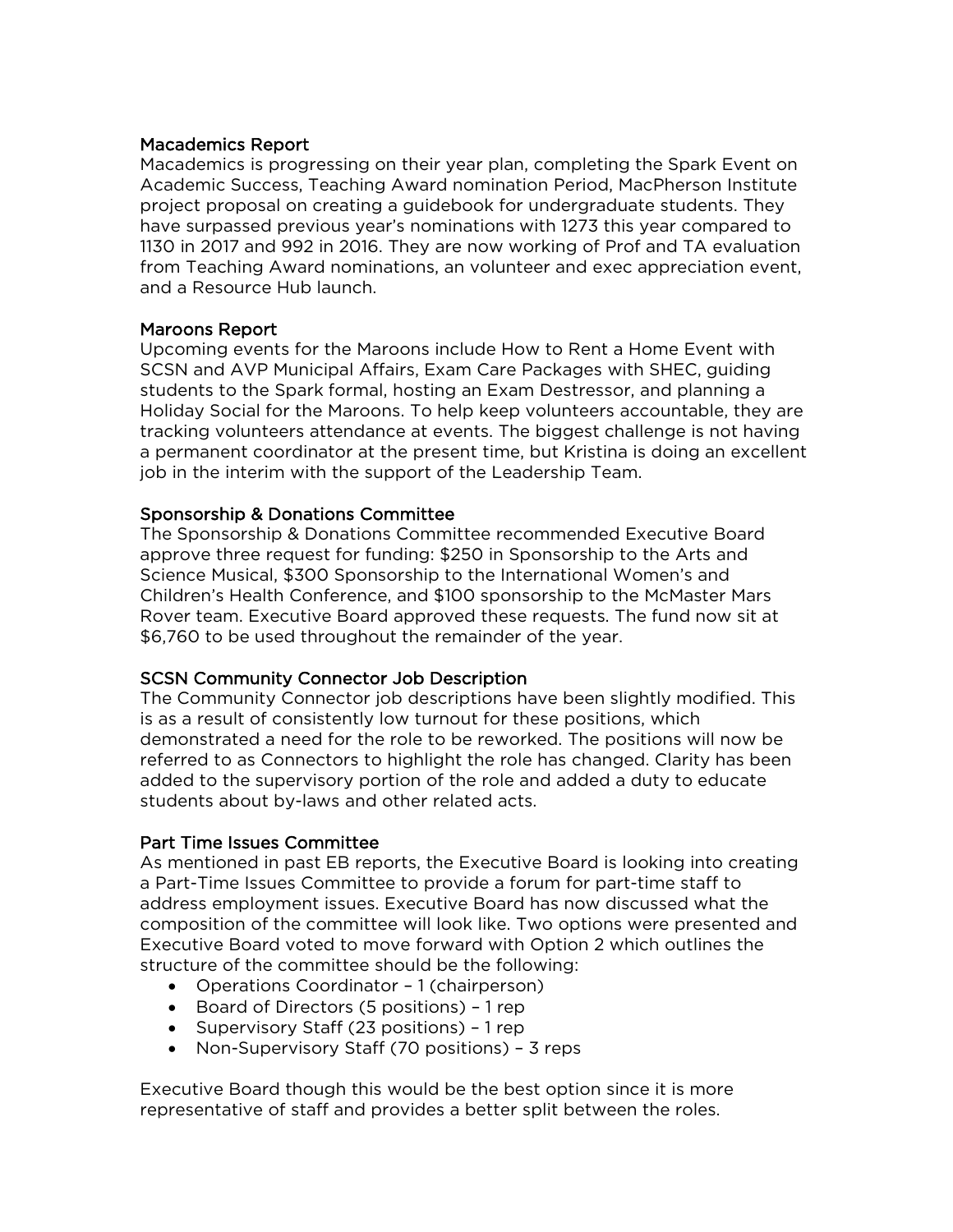Best,

Stephanie Bertolo Vice-President (Education) [vped@msu.mcmaster.ca](mailto:vped@msu.mcmaster.ca)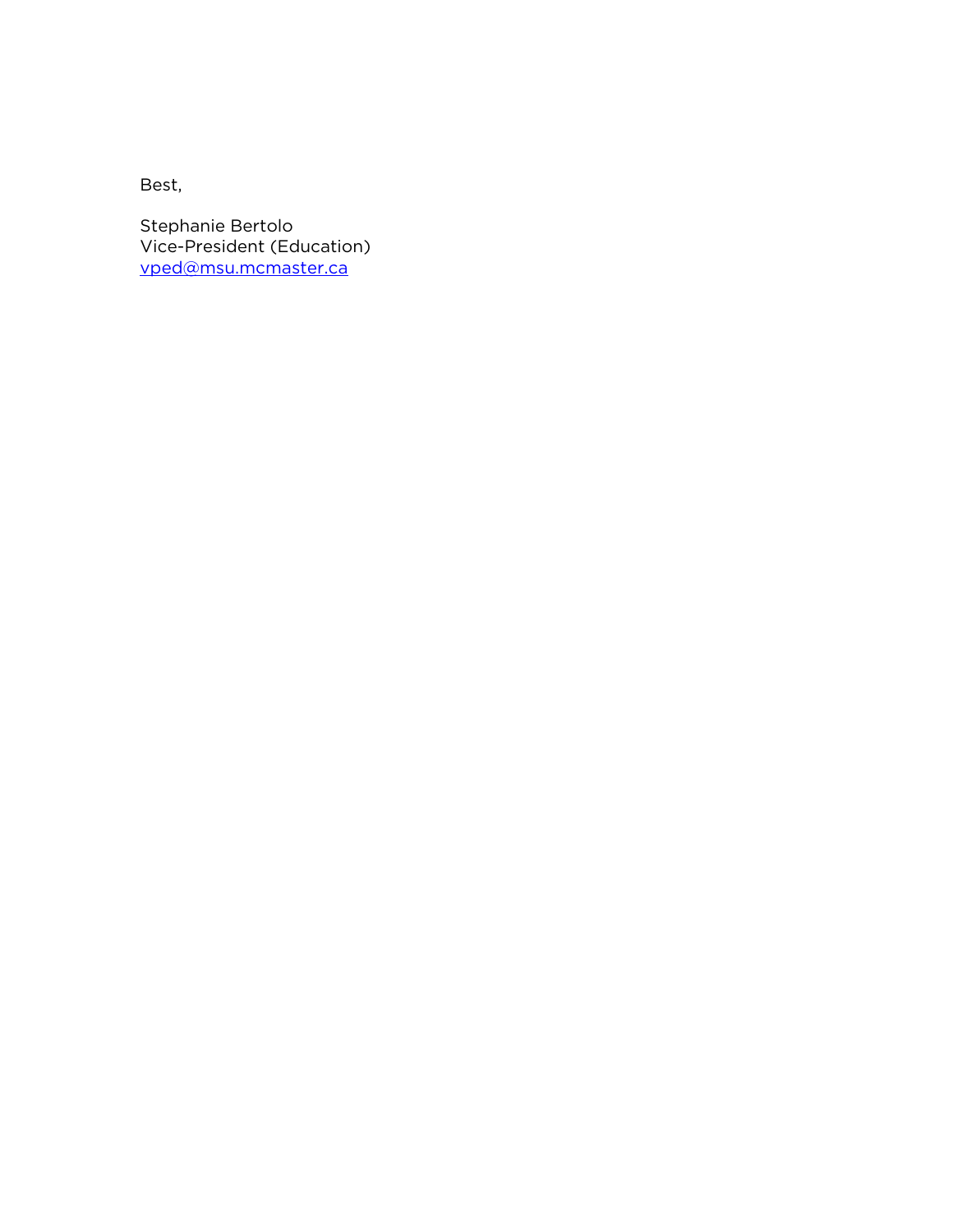

# **REPORT**

*From the office of the…* **Vice-President (Administration)**

| TO:      | Members of the Student Representative Assembly |
|----------|------------------------------------------------|
| FROM:    | Kristina Epifano, VP Admin                     |
| SUBJECT: | SRA 18K Report                                 |
| DATE:    | November 20, 2018                              |

Happy basically officially winter – yay for snow and this semester almost being done!

# **PROGRESS ON YEAR PLAN**

# Work Towards a Safer Campus

I have recently joined the Sexual Violence Education Team which is led by Meaghan Ross, sexual violence response coordinator and meets monthly. The team is essentially a working group that brings together many campus and community partners who are responsible for coordinating ongoing awareness-raising, prevention education and skill-building trainings. The committee has developed its principles of education to be survivor-centered, intersectional and antioppressive. Our next meeting is in early December when we will discuss the Women's Campus Safety Grant, meant to improve trainings, programs and facilities to create a safer campus, and a potential Climate Survey.

# Review Welcome Week Planner Hiring and Compensation

This past summer I created a sub-committee at WWAC to review planner numbers and compensation. The committee includes myself, Josh Marando, Scott Robinson, Michele Corbeil (SSC), Brittany Reifenstein (Residence Life) and Jennifer Kleven (OCRC). The sub-committee had its first meeting in October and we are currently working on an environmental scan to assess inconsistencies across planning groups across various departments. Some of the areas of research are job descriptions/responsibilities, wages and where the funds are coming from, and contract duration. After many challenges with planners this year, myself, Josh Marando and Michele Corbeil will be reviewing the planner hiring practices that occur under each faculty. We will be working with faculty societies to find a more standardized way to select planners, ensuring that selection is being made on proper merits, while still giving faculties some autonomy. Until then, Josh has been sitting on some hiring boards for faculty planners for Kinesiology, Engineering, Social Sciences and Art Science – we hope to make this mandatory in the future.

# Evaluation Forms

I created two evaluation forms this term, mid-year supervisor evaluation forms (were part-time staff – including PTMs, AVPs, Research Assistants – evaluate their respective supervisors) and student manager evaluation forms (where services executives evaluated their respective parttime managers). I will be compiling the data in December and highlighting areas of improvement during my one-on-ones with PTMs in January. The evaluation form allows staff to evaluate the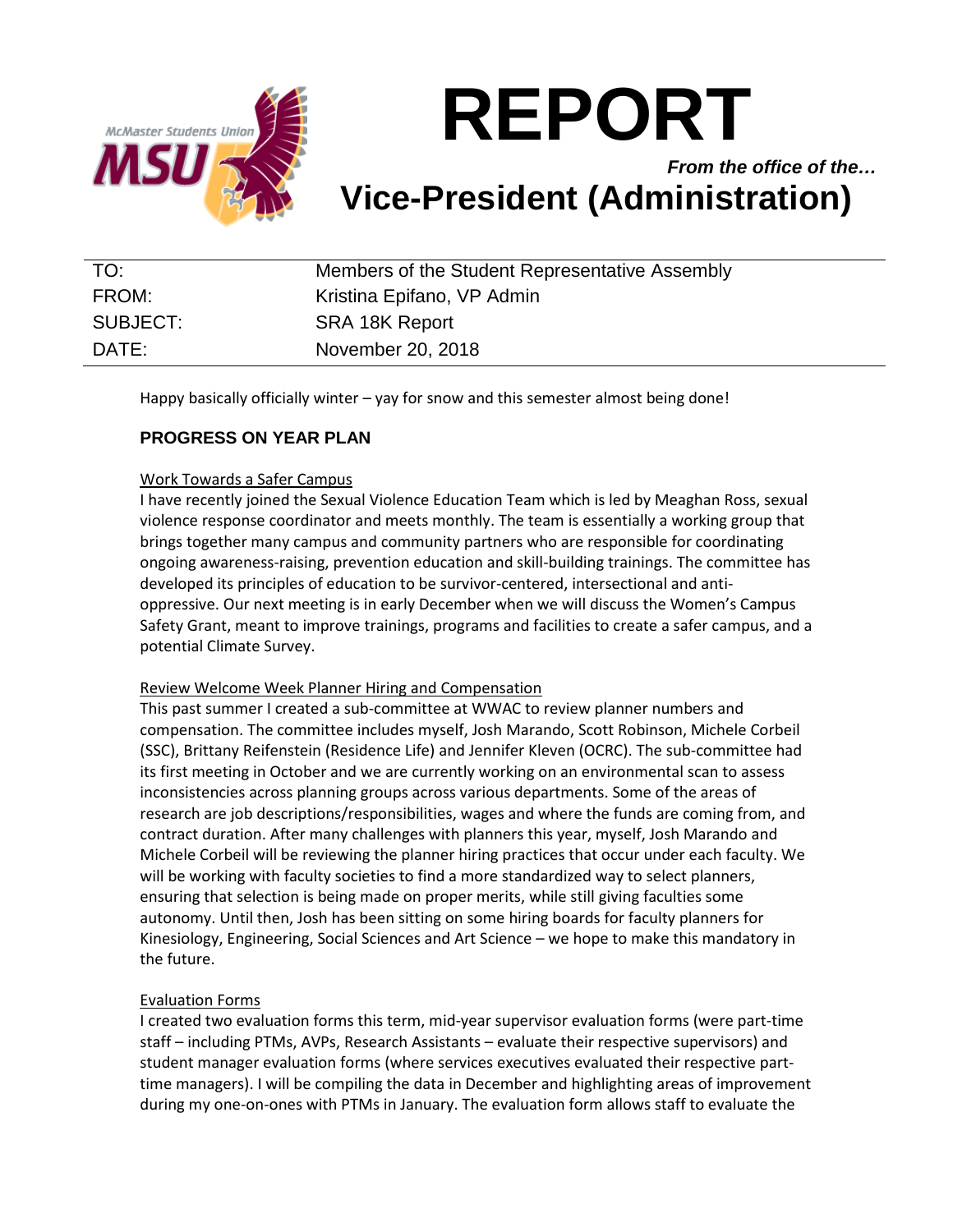effectiveness of their supervisors on a scale of 1-7 and touches on areas of Leadership, Communication and General Skills. There is also space for staff to highlight strengths and weakness that they have seen in their supervisors. I have been looking at the results and have found the feedback to be very useful in identifying areas I can improve as a manager. I will also be having conversations with John and the Board about implementing similar evaluation forms in all departments across the union.

# Standardizing Hiring Logistics/Practices

Myself and Maddison have figured out a system in which the logistics of hiring are done through the office clerks. We have completed one hiring cycle thus far and believe this system will work well. I have also reviewed all competencies for part-time manager positions. I have made the competencies more extensive, outlining specific skills and competencies for each individual interview question, as well as the cover letter. We have opted to not provide interview questions in advance for candidates, and instead have created a "Tips to Ace the Interview" guideline sheet that is sent out when confirming the time of the interview.

# Creating a Positive Office Culture and Environment

The board has done a great job so far at creating a positive working environment for staff. We have all made an effort to check in on all full-time staff members and actively listen to their needs. We will also be starting to celebrate milestones for full-time staff in a variety of appreciation gifts depending on how long they have been with the MSU.

# Supporting the TRRA

I have implemented weekly check-ins with the TRRA and made the role very research and project based. We put out a survey to services volunteers to get feedback on important topics they would like more training on or things they wanted to learn more about. From this, we have identified 3 research topics which include, Facilitating Group Support, Identifying and Responding to Crisis and Navigating Warm Hand-Offs. We are currently working with the underground to develop an infographic for Facilitating Group Support and Allison Drew-Hassling on adapting the university crisis protocol her office put out.

# Strengthening Relations

In efforts to strengthen the relationship between our services and Good2Talk, I was able to update the Good2Talk resources/referral database so they can now refer McMaster students to our peer support services or at least inform callers about the services that exist on campus. I am currently working with Megan, the Good2Talk outreach manager on organizing to have Good2Talk presence on campus during the upcoming exam season.

# Strengthen Support and Relations Between My Counterparts from other Student Unions

I have been working to improve the relationship between myself and my counterparts from other student unions. Since OUSA Best Practice Sharing Day, we have created a group chat and have been using each other as resources which has been very helpful. This includes my counterparts from Waterloo, Laurier, Brock, Trent Durham and Western. Right now, we are exchanging job descriptions and union structures to compare positions, who reports to who, and more specifically I am looking into the supports in place/full-time positions that work closely with my counterparts. Another area of interest that I have been looking into is the human resources structure at other unions. We have started to plan visits and I am looking forward to going to Waterloo on Friday to meet with Savannah, VP Student Services, and some of her staff.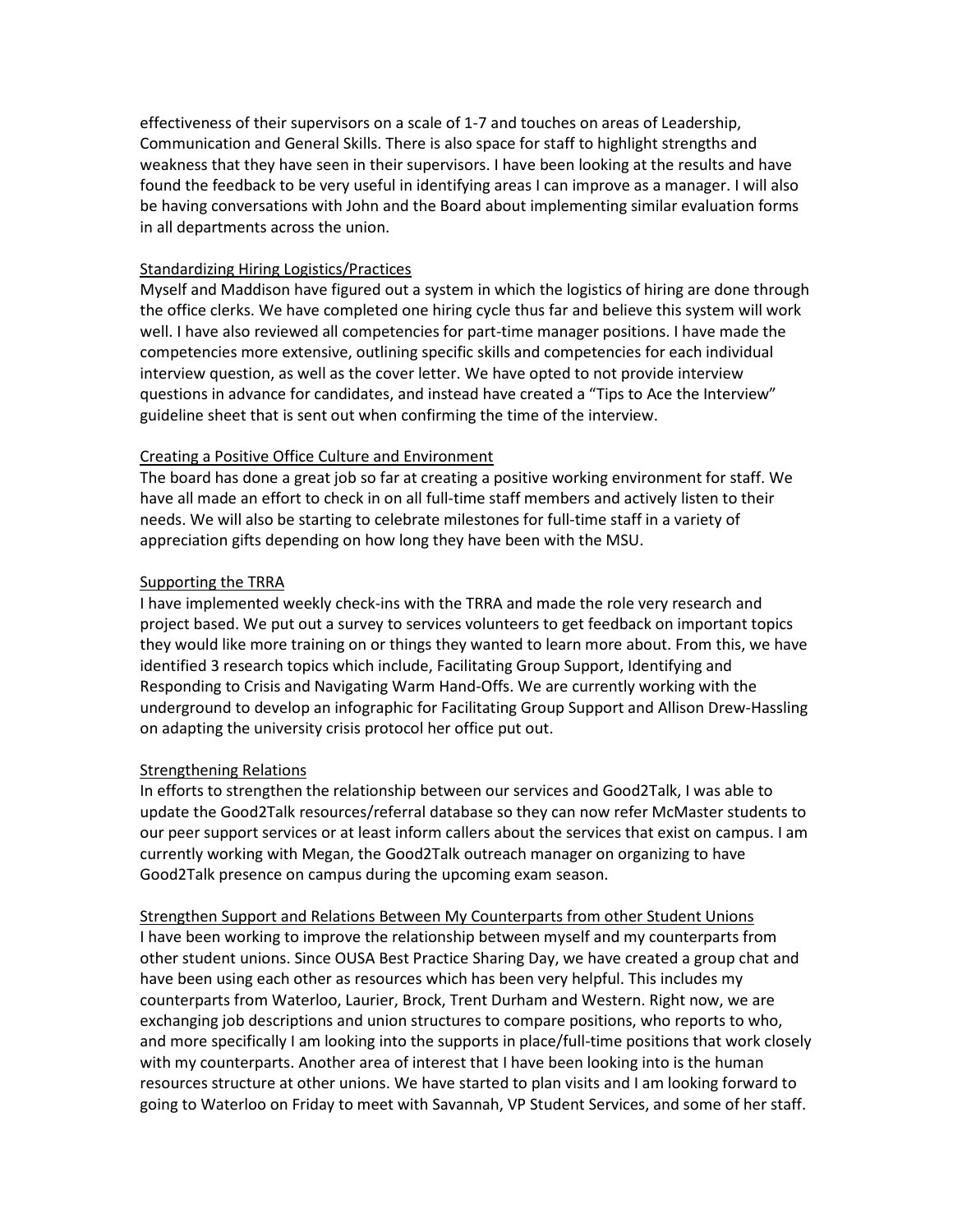# **PAST EVENTS, PROJECTS & ACTIVITIES**

#### Increasing SRA Transparency

Through conversations with Tony from Avtek, Wooder and Scott – we have begun livestreaming SRA meetings on Facebook. These livestreams are housed under a new page - Student Representative Assembly (follow on facebook). This new Facebook page will solely be informational and promoting the SRA – including sharing infographics about the SRA, general updates, and livestreaming. The AVP Internal Governance will be the main admin of the page and work closely with the communications team to operate the page and respond to comments on the Livestream.

#### PTM Meetings

I have held two full part-time manager meetings so far – both of which have been successful. I have structured meetings to be discussion based and more focused around what the PTMs wish to discuss. Sarah, AVP Services, and I come up with 3 common challenges that we have noticed and prompt the discussion with those. I allow the PTMs to continue the conversation, asking questions, expanding on experience or providing potential solutions. Then they have time to discuss whatever they would like to discuss. I emphasize the fact that no one will understand their challenges better that another PTM so they should use this time to learn from each other.

# PTM Check-Ins

I have given managers the decision of whether or not they want frequent check-ins. Some have scheduled bi-weekly check-ins, while others prefer monthly. I have had formal check-ins with all part-time managers thus far where I check in on how they are doing in the role, challenges they are having, navigating exec team meetings and how they are doing outside of this job. I have made communication very important between myself and the PTMs, the open communication is mutual and this has been nice so far for myself to know what is going on in their lives.

# Committee Room Renovations

The new table and chairs in the committee room have been received very well. The table is constantly occupied and creates more of a conducive working environment. The new white board is beautiful and people have been using it to communicate, write prompts, ask questions. The new printer has been working fairly well, it is wireless so staff and volunteers can print from their laptops which is a nice change. I am currently working on getting a quote from facility services to install more outlets in the space.

# **Hiring**

We have completed hiring for our "summer" PTMs – all part-time managers that begin their contract prior to May  $1^{st}$ . We received over 50 applications in total and were able to interview 2-3 candidates per position. Executive board brought helpful insight to the hiring board and I appreciate the time and energy they put into helping me hire. The positions have been filled by the following individuals:

| <b>CLAY Coordinator</b>     | Giancarlo Da-Re |
|-----------------------------|-----------------|
| <b>Horizons Coordinator</b> | Emma Tomas      |
| <b>WWFC</b>                 | Raquel Munoz    |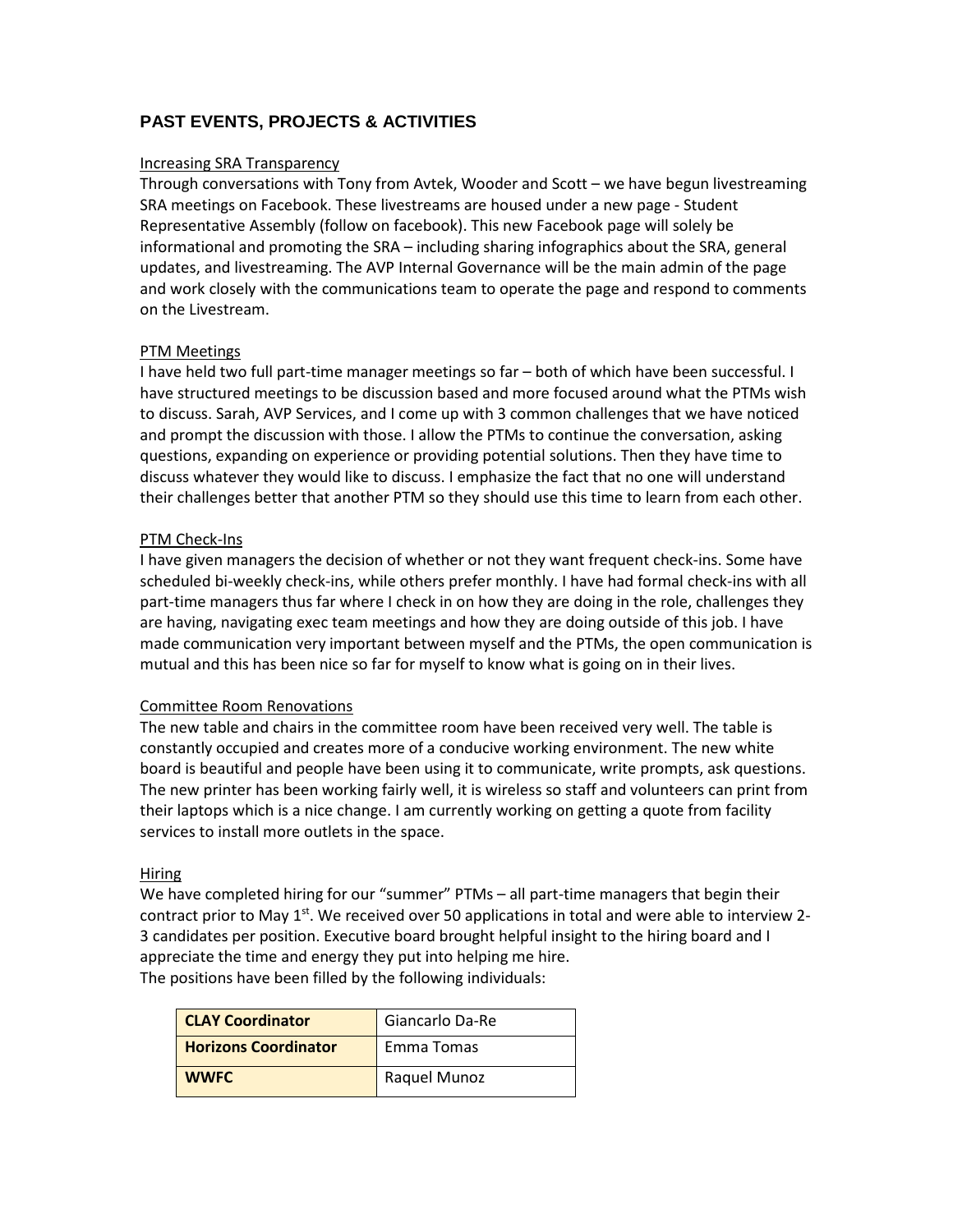| <b>Farmstand Director</b>    | Abby Lindzon    |
|------------------------------|-----------------|
| <b>Shinerama Coordinator</b> | Alexa Ceiro     |
| <b>MaCycle Director</b>      | David Zaslavsky |

# Peer Support Promotions Working Group

Last year, a working group mandate was created and presented to the assembly to ensure adequate promotions of on and off-campus supports available for students. The committee has had three meetings thus far and we are rolling out our first project hopefully at the end of this month. The committee had a lot of conversations about gaps in knowledge of students and performed research to find out how other universities promote or raise awareness about their resources. We decided our first project would be to launch a video showing students how to navigate the new Student Wellness Centre website, specifically the Resources tab. We have drafted a script and storyboard for the video, it will be a screen shot of how to navigate through the different pages and a short blurb on what each resource is.

# Part-Time Issues Committee

Maddison, John and I created a structure for the Part-Time Issues committee which was recently passed at Executive Board. The committee mirrors the Full-Time Issues Committee, where there are representatives from different departments and they discuss some challenges or issues fulltime staff are facing on a large scale. This committee will begin to meet in January and will include the operations coordinator, a member from the Board of Directors, one supervisory staff representative and three non-supervisory representatives. The committee will create a forum where part-time staff can address employment issues.

# **UPCOMING EVENTS, PROJECTS & ACTIVITIES**

# Job Description and Wage Reviews

Recently there has been discrepancies in wages and job descriptions brought to my attention. Maddison and I are going to be working to evaluate all the current job descriptions, specifically those with similar responsibilities, to ensure they are up-to date and semi-standardized (ie our peer support part-time managers share similar responsibilities – so their JD's should include similar scopes). In addition, we will be looking at positions that have similar work or responsibilities and evaluating their pay grades. There have been some discrepancies in positions being graded at a lower or higher pay scale although they involve similar work. I am also hoping to create an operating policy or mandate that all positions must go through a wage review every X number of years.

# PTM Training

As I begin to hire the 2019-2020 part-time managers, I will also begin evaluating training. There has been negative feedback from our past summer service PTMs on the training they received. This is mainly because they are trained earlier than 80% of the other part-time managers and do not partake in the same rotational-based training day in early May. I will be working over the next month to create an effective training for these managers, ensuring training includes all relevant information, is not rushed, and is delivered prior to their start dates. I will be working with Scott to ensure finance training is also just as effective.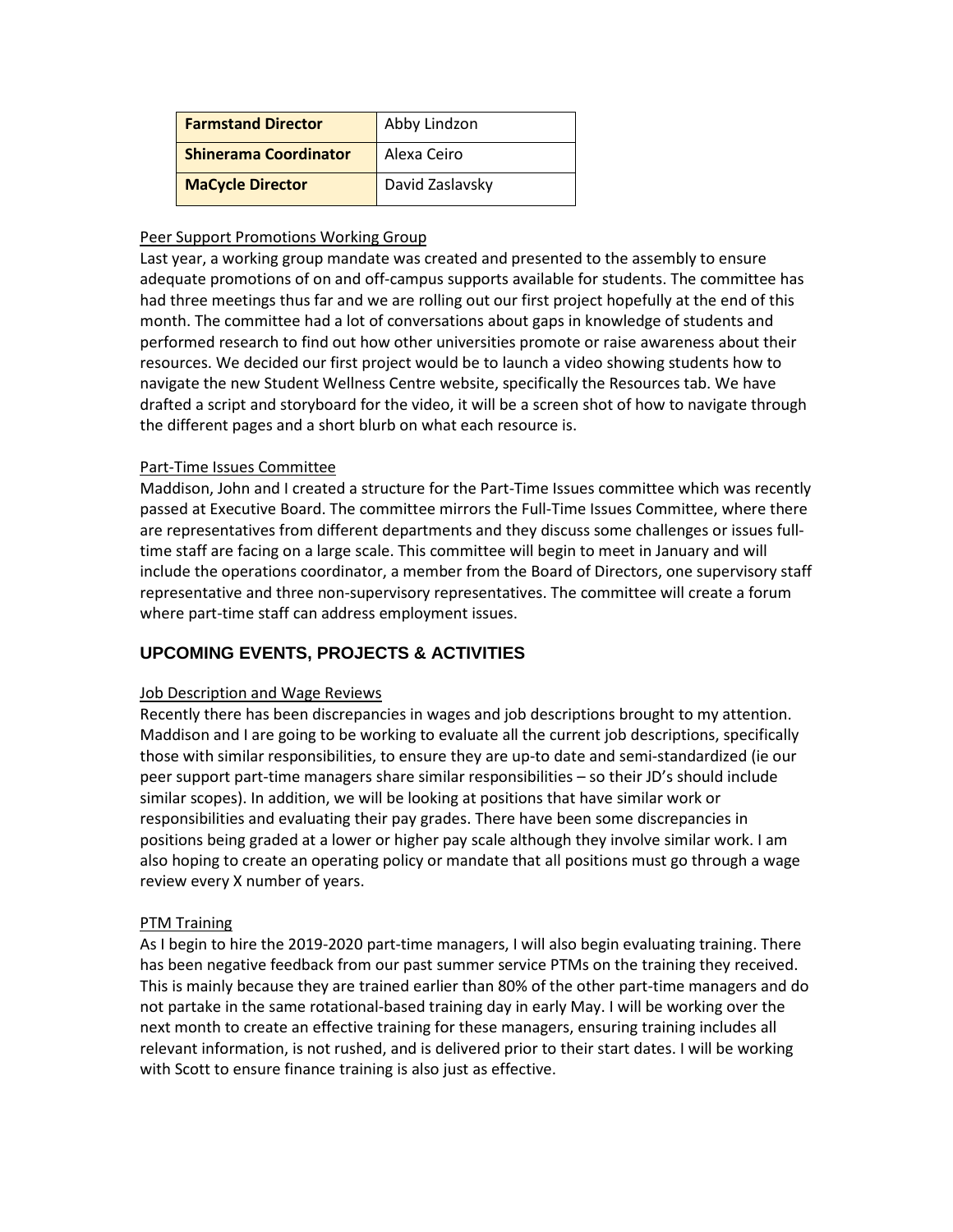#### Space Allocation Committee

The space allocation committee is meant to evaluate the MSU space in order to record usage and make recommendations. The committee has met twice and we have recently developed a Space Audit survey that will be administered to all full-time staff. We are hoping to evaluate how effective the current space is and what changes full-time staff wish to see. Specifically, we are looking at the need of meeting space and storage space. The survey will be sent out by the end of the month and recommendations will be brought forward to Executive Board early next term.

#### PTM Hiring

We are going to be trying new outreach efforts for our December/January hiring cycle, including tabling in MUSC and infographics. We are hoping to expand our outreach by tabling, being able to ask questions and break down the myths that currently exist when someone sees an MSU job positing. We will be having part-time managers visit the table and share their experiences and talk to students about why they should apply. In addition, we are working with the underground to create a couple of infographics that can be circulated during every hiring cycle. One infographic will include general skills needed for these roles, a breakdown of what the positions entail and what you can gain from your experience as a part-time manager. We are hoping this will help explain what a "part-time manager" really is, and allow for a better understanding.

Warm regards during this season of cold,

Kristina Epifano Vice-President (Administration) McMaster Students Union [vpadmin@msu.mcmaster.ca](mailto:vpadmin@msu.mcmaster.ca)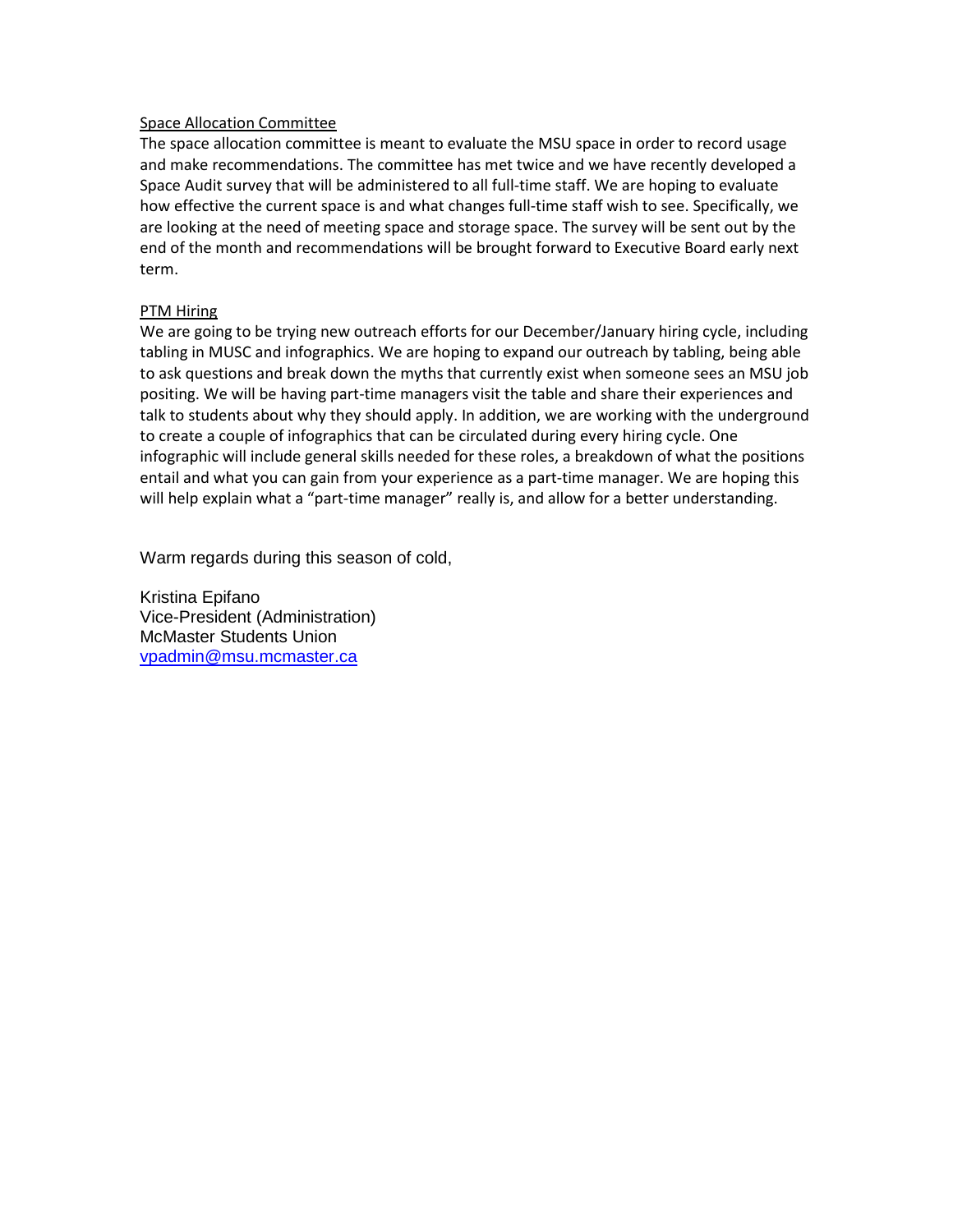

**REPORT** 

# From the office of the… Vice President (Education)

| TO:      | Student Representative Assembly               |
|----------|-----------------------------------------------|
| FROM:    | Stephanie Bertolo, Vice-President (Education) |
| SUBJECT: | <b>OUSA Fall 2018 General Assembly Report</b> |
| DATE:    | November 21, 2018                             |

Dear members of the Assembly,

This report is to update you on the recent Ontario Undergraduate Student Alliance General Assembly, hosted at McMaster University from November 2<sup>nd</sup> to  $4^{\text{th}}$ .

The McMaster Students Union was represented by ten delegates:

- Stephanie Bertolo (Vice-President Education) Author, Tuition
- Ikram Farah (President)
- Urszula Sitarz (AVP Provincial & Federal Affairs) Author, Tuition
- Linda Cabral
- Shemar Hackett (AVP Municipal Affairs, SRA Social Science) Non-voting
- Aleigha Kampman Non-voting
- Josh Marando
- Leela Raj
- Joshua Yachouh
- Tasneem Warwani (AVP University Affairs, SRA Arts & Science)

The main purpose of the conference was to pass three policy papers: Tuition, Technology-Enabled Learning, and Teaching & Assessment. Additionally, the General Assembly passed a stance on Freedom of Speech and Expression. Delegates from each of the eight member schools came to discuss these policies over three days. The first two days they provided their feedback on the policy in breakout sessions, which are in smaller group setting and not governed by Robert's Rules, allowing students to more easily express their opinions.

On the third day we had plenary, which is similar to our SRA meetings. This is where we formally debated and passed all of the polices. Each year, we invite an alumni of the host Student Union to be the speaker and I was happy Ryan Deshpande, last year's VP Education, agreed to take on the task. As you have likely already heard, plenary, which last year was a maximum of 4 hours, was over 12 hours this General Assembly. It was a long and tiresome process, with a lot of frustration expressed. A good portion of those 12 hours was not spent debating the actual policies or stances of the organization, but rather procedural matters according to Robert's Rules. There was also abuse of Robert's Rules during plenary, where individuals, with extensive knowledge of Robert's Rules, would advance their own political agenda by using Robert's Rules to speak over others